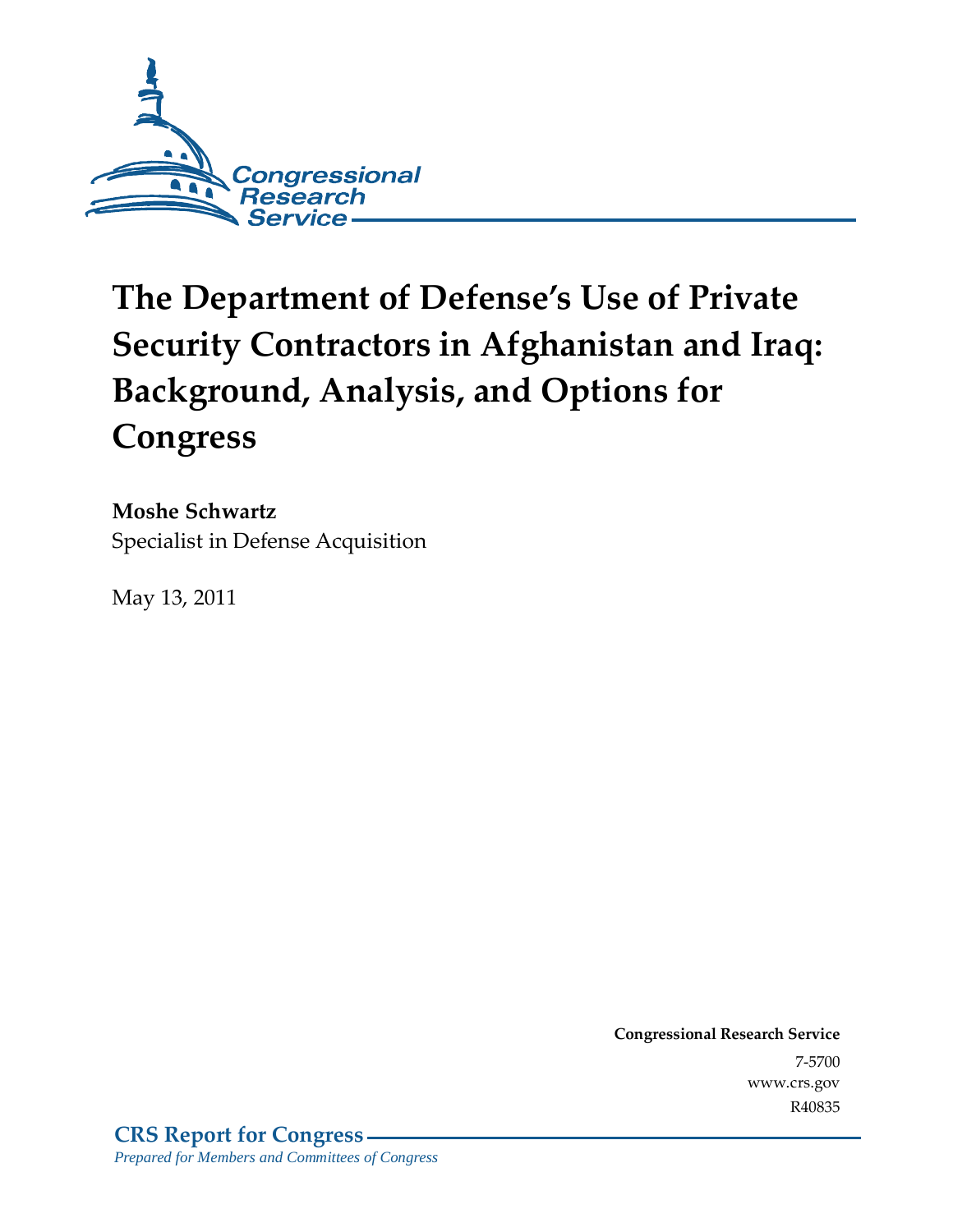## **Summary**

The United States relies on contractors to provide a wide variety of services in Afghanistan and Iraq, including armed security. While DOD has previously contracted for security in Bosnia and elsewhere, it appears that in Afghanistan and Iraq DOD is for the first time relying so heavily on armed contractors to provide security during combat or stability operations. Much of the attention given to private security contractors (PSCs) by Congress and the media is a result of numerous high-profile incidents in which security contractors have been accused of shooting civilians, using excessive force, being insensitive to local customs or beliefs, or otherwise behaving inappropriately. Some analysts believe that the use of contractors, particularly private security contractors, may have undermined U.S. counterinsurgency efforts in Afghanistan and Iraq.

As of March 31, 2011, there were more than 28,000 private security contractor personnel in Afghanistan and Iraq, representing 18% of DOD's total contractor workforce in those two countries. Since December 2009, the number of PSC personnel in Afghanistan has exceeded the number in Iraq.

In Afghanistan, as of March 2011, there were 18,971 private security contractor personnel working for DOD, the highest number since DOD started tracking the data in September 2007. The number of PSC personnel in Afghanistan has more than tripled since June 2009.

In Iraq, as of March 2011, there were 9,207 private security contractor personnel working for DOD, down from a high of 15,279 in June 2009. As a result of the transition of activities from DOD to the Department of State, State anticipates increasing its reliance on PSCs. However, the overall number of PSC personnel working in Iraq for the United States is not increasing. From June 2009 to March 2011, the number of PSC personnel working for DOD has declined by more than 6,000—more than offsetting the estimated additional 3,000 PSC personnel that the Department of State anticipates having to hire as a result of the transition.

This report examines current PSC trends in Afghanistan and Iraq, steps DOD has taken to improve oversight and management, and the impact using private security personnel can have on military operations. It also reviews steps Congress has taken to exercise oversight over the use of PSCs and includes options for Congress.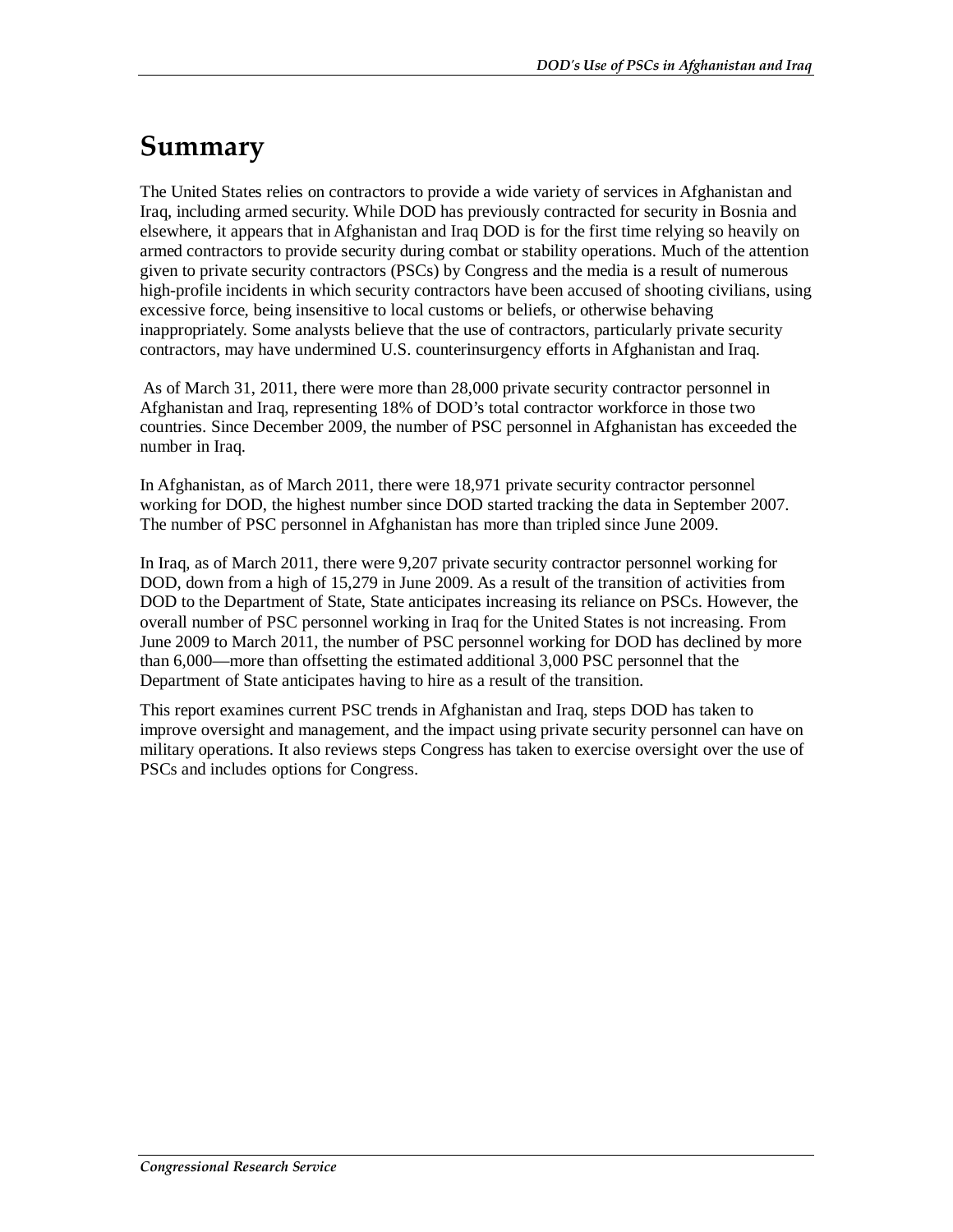## **Contents**

| Define the Role that Private Security Contractors Can Play in Support of Military   |  |
|-------------------------------------------------------------------------------------|--|
|                                                                                     |  |
| Prohibit armed security contractors from being deployed in combat zones20           |  |
|                                                                                     |  |
| Restrict armed security contractors to static security, with an exception for local |  |
|                                                                                     |  |
|                                                                                     |  |

## **Figures**

## **Tables**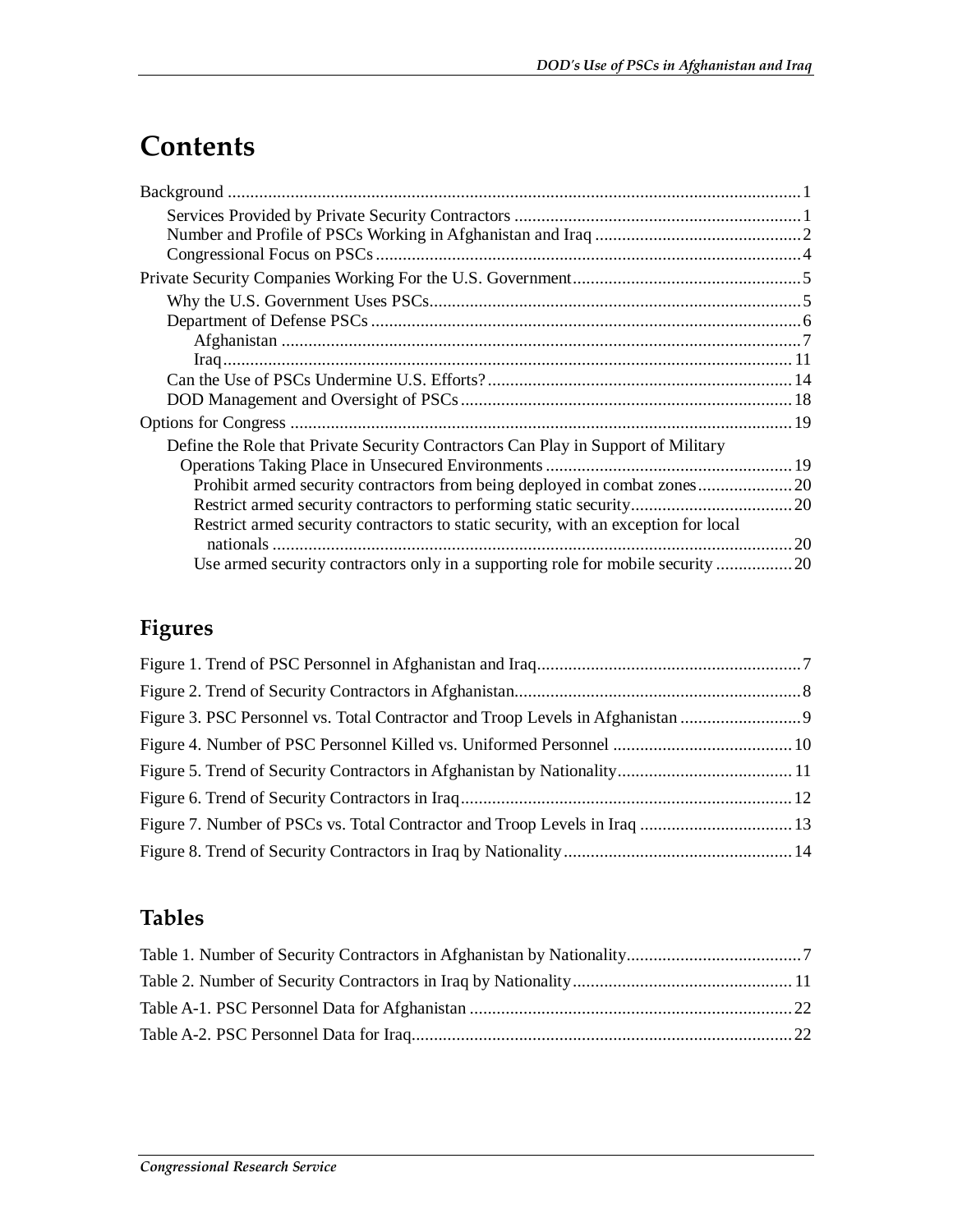## **Appendixes**

## **Contacts**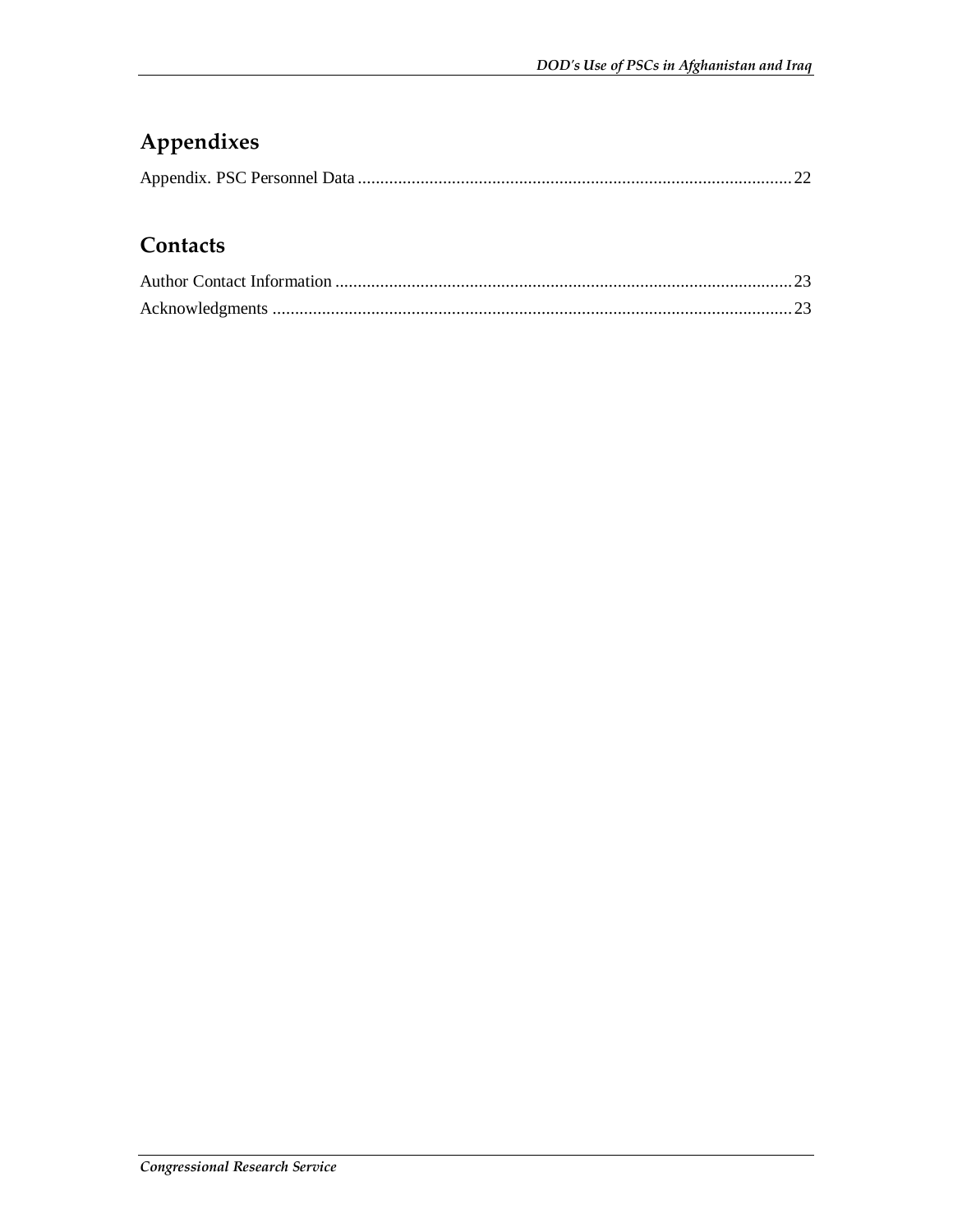## **Background**

The American military has often relied upon contractors to support military operations. During the Revolutionary War, the Continental Army relied on contractors to provide such goods and services as transportation and engineering services, clothing, and weapons.<sup>1</sup> Congress has generally accepted the concept of using unarmed contractors to carry out support functions in military operations.

But for the Department of Defense (DOD), Afghanistan and Iraq present new challenges. The United States is relying heavily, apparently for the first time during combat or stability operations, on private firms to supply a wide variety of security services.<sup>2</sup> Given current troop levels, PSCs are widely viewed as vital to U.S. efforts in the region.

The U.S. government is just one of many entities—including foreign governments, international organizations, and private industry—that employ private security contractors in Afghanistan and Iraq. In recent years, many other nations and organizations, including the United Nations, have increasingly turned to private contractors to provide security, as well as a variety of other functions, in support of stabilization and reconstruction efforts.<sup>3</sup> This increased reliance on contractors has fueled the growth of the private security industry worldwide.

### **Services Provided by Private Security Contractors**

There is some debate as to what constitutes a private security contractor. Some commentators define private security as any activity that a company undertakes that is directly related to protecting a person, place, or thing.<sup>4</sup> Others use a broader definition that includes such activities

<sup>&</sup>lt;u>.</u> <sup>1</sup> Deborah C. Kidwell, "Public War, Private Fight? The United States and Private Military Companies," *Global War on Terrorism* Occasional Paper 12, Combat Studies Institute Press, Fort Leavenworth, Kansas, 2005, p. 9. See also James F. Nagle, *History of Government Contracting*, 2nd ed. (Washington, D.C.: The George Washington University Law School, 1999), pp. 16-19.

 $2^{2}$  Iraq and Afghanistan appear to be the first two instances where the U.S. government has used private contractors extensively for protecting persons and property in combat or stability operations where host country security forces are absent or deficient, but it is not the first time private contractors have been used for such purposes. The U.S. Government Accountability Office (GAO) reported that contractors have provided security guards in the Balkans and Southwest Asia. *Military Operations: Contractors Provide Vital Services to Deployed Forces but Are Not Adequately Addressed in DOD Plans.* GAO-03-695, June 2003, p 8. The United States also uses contractors (U.S. and foreign citizens) for guard duty at U.S. military installations and U.S. embassies and consulates in a number of countries where stability generally is not an issue.

 $3$  According to one report, "Not since the  $17<sup>th</sup>$  century has there been such a reliance on private military actors to accomplish tasks directly affecting the success of military engagements." Fred Schreier and Marina Caparini. *Privatising Security: Law, Practice and Governance of Private Military and Security Companies*. Geneva, Switzerland: Geneva Centre for the Democratic Control of Armed Forces, March 2005. p. 1. For discussions on the growth of private companies providing security and other support to military efforts worldwide, see, for example: Deborah D. Avant. *The Market for Force: The Consequences of Privatizing Security*. Cambridge, UK; New York: Cambridge University Press, 2005; Simon Chesterman and Chia Lehnardt. *From Mercenaries to Market: The Rise and Regulation of Private Military Companies*. Oxford, UK; New York: Oxford University Press, 2007; and Singer, Peter W. *Corporate Warriors: The Rise of the Privatized Military Industry*. Ithaca, NY: Cornell University Press, 2003. For a discussion of United Nations use of such contractors, see William J. Durch and Tobias C. Berkman. *Who Should Keep the Peace? Providing Security for the Twenty-First-Century Peace Operations*. Washington, D.C.: The Henry L. Stimson Center, September 2006. pp. 83-84.

<sup>&</sup>lt;sup>4</sup> Doug Brooks, President of the International Peace Operations Association, an industry trade group, defines private (continued...)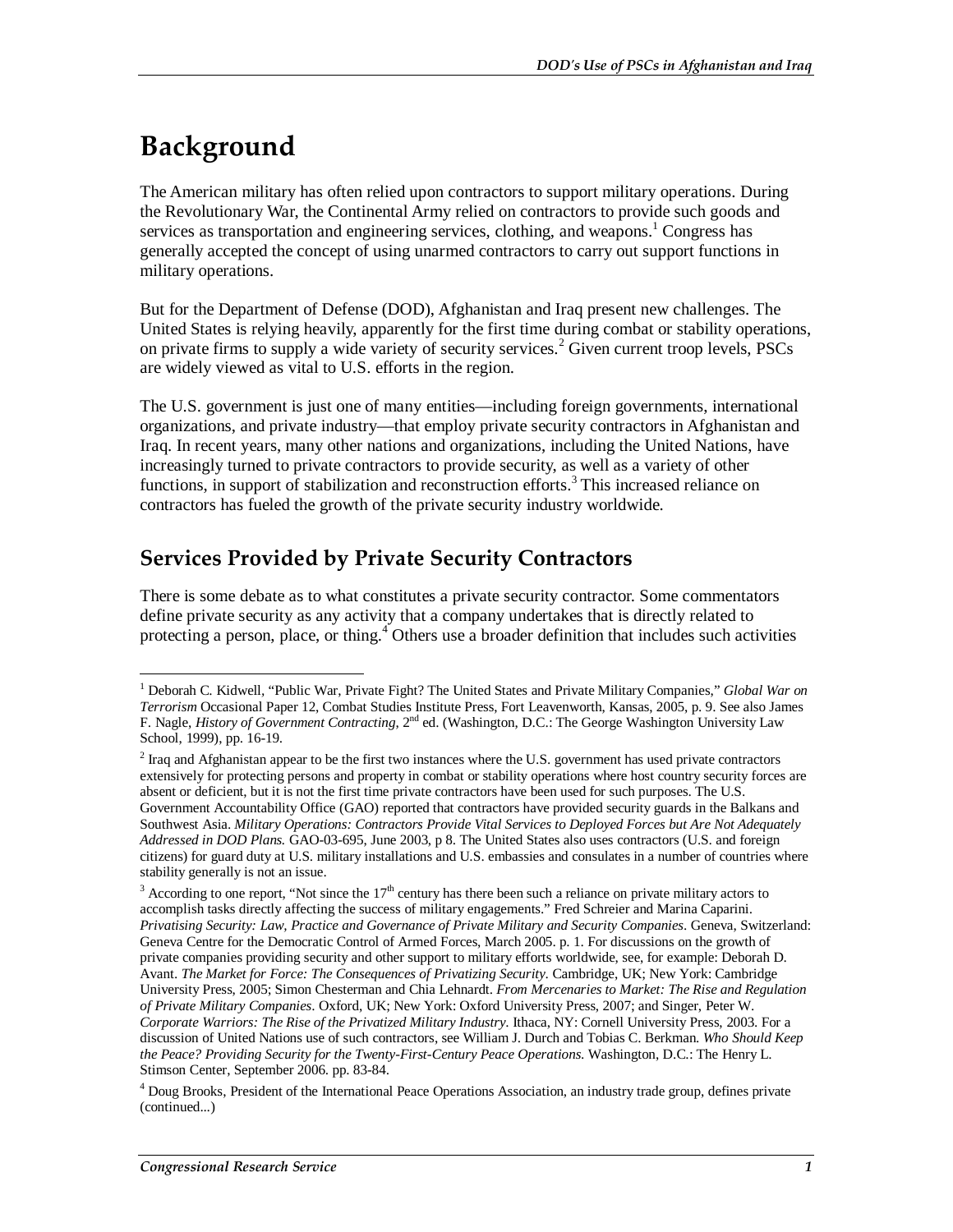as providing intelligence analysis, operational coordination, and the training of military or law enforcement personnel. The National Defense Authorization Act for Fiscal Year 2008 (P.L. 110- 181 Sec. 864) defined private security functions as the guarding of personnel, facilities, or property, and any other activity for which contractors are required to be armed.<sup>5</sup> Such a definition does not include unarmed personnel providing services directly related to security, such as coordinating the movements of PSCs throughout Afghanistan and Iraq. Many of the services provided by companies that consider themselves PSCs go beyond providing armed security. For the purposes of this report, the services provided by private security contractors can be divided into two major categories: armed services and unarmed services. Armed services include

- static (site) security—protecting fixed or static sites, such as housing areas, reconstruction work sites, or government buildings;
- convoy security—protecting convoys traveling through unsecured areas;
- security escorts—protecting individuals traveling in unsecured areas; and
- personal security details—providing full-time protective security to high-ranking individuals.

For some PSCs, unarmed services represent more than 50% of their total revenue. Unarmed security services include<sup>6</sup>

- operational coordination—establishing and managing command, control, and communications operations centers;
- intelligence analysis—gathering information and developing threat analysis;
- hostage negotiations; and
- security training—providing training to domestic or international security forces.

### **Number and Profile of PSCs Working in Afghanistan and Iraq**

How the term private security contractor is defined affects how one counts the number of contractors. For example, according to the Department of Defense (DOD), as of December 2009, there were 11,095 PSC employees in Iraq, of which 1,664 (15%) provided unarmed services. This figure does not include contractors, armed or unarmed, who trained security forces, analyzed intelligence, or conducted interrogations. In June 2010, DOD stopped providing data on armed versus unarmed personnel. As a result, PSC data in this report include both armed and unarmed PSC personnel (previous CRS reports distinguished between armed and unarmed personnel). Historically, the percentage of armed PSC personnel working for DOD was 90% or greater.<sup>7</sup>

<u>.</u>

<sup>(...</sup>continued)

security as any activity directly related to protecting a "noun."

 $<sup>5</sup>$  This definition was reiterated by Congress in Section 833 of the Ike Skelton National Defense Authorization Act for</sup> Fiscal Year 2011 (P.L. 11-383).

<sup>&</sup>lt;sup>6</sup> Contractors providing weapons training may be armed. However, the use of weapons for training purposes is categorized here as an unarmed service because the weapons are used as training tools and not to provide armed security.

 $^7$  Based on DOD data for June 2009 through March 2010, the last eight quarters where DOD distinguished between armed and unarmed PSC personnel. During this period, the average percentage of PSC personnel who were armed was (continued...)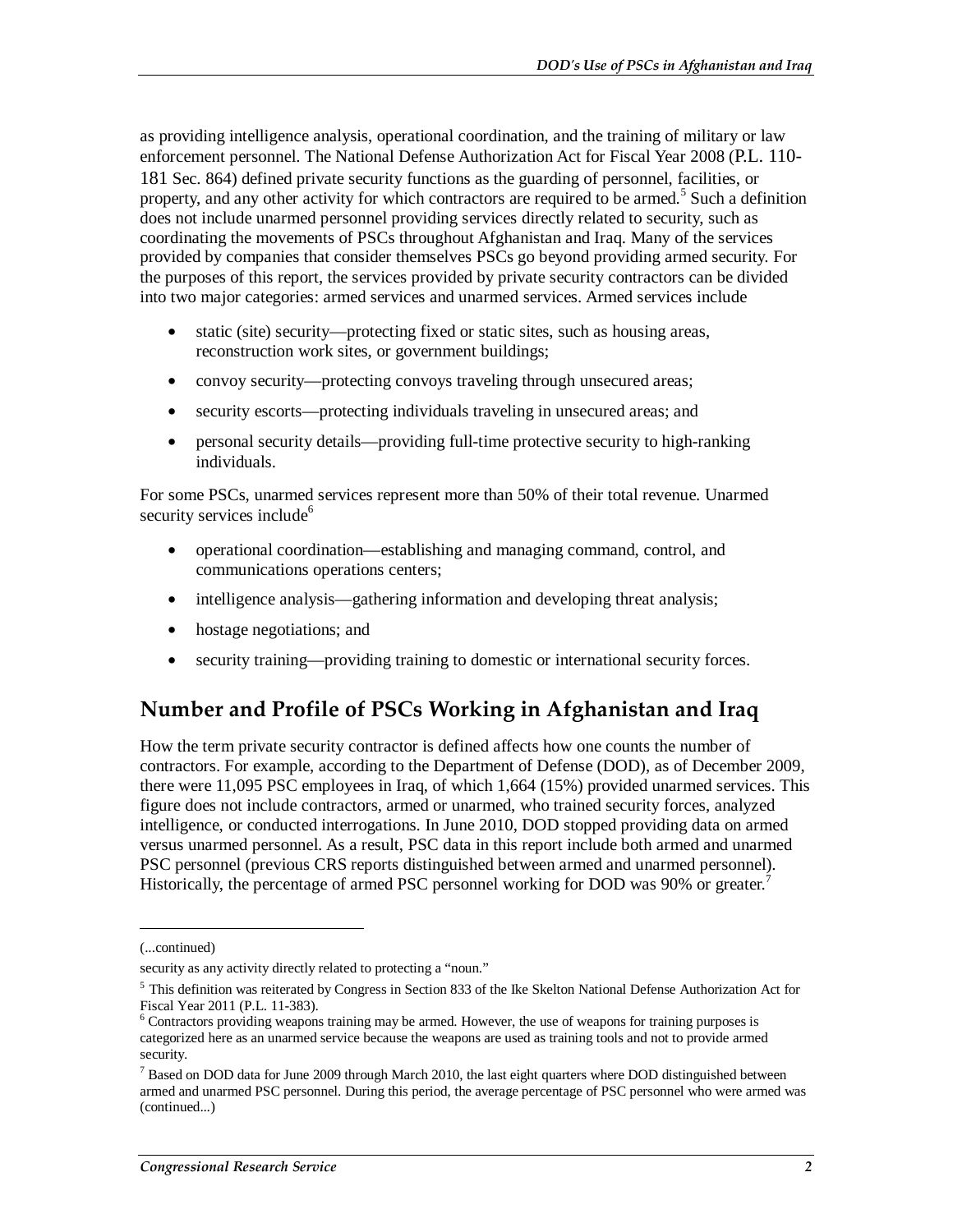Security contractors come from all over the world to work in Afghanistan and Iraq. Peter Singer of the Brookings Institution estimated that citizens of some 30 countries have worked as security contractors in Iraq.<sup>8</sup> PSC employees are generally divided by nationality into three groups:

- 1. U.S. nationals,
- 2. Third-country nationals, and
- 3. Local nationals.

U.S. and coalition nationals often have military or law enforcement experience and are generally the easiest to vet through a background check. Third-country nationals are generally cheaper than U.S. coalition contractors, even though some third-country nationals have extensive military training and experience. Local nationals are generally the least expensive to hire, in part because there are no large overhead costs related to transportation, housing, and sustenance. Using local nationals as security contractors can also provide a number of potential benefits, such as providing jobs, building relationships and developing contacts with the local population, and having a security force that has a better understanding of the region. However, local nationals are often more difficult to screen and can be more easily infiltrated by hostile forces.

In Iraq, as of December 2010, there were 100 PSCs registered and licensed (or in the process of renewing their license) with the Ministry of Interior (72 Iraqi companies and 28 foreign companies).<sup>9</sup> These PSCs employed more than 30,000 armed employees working for a variety of government and private sector clients.<sup>10</sup> The number of Iraqi PSCs has increased over the past two years. According to some analysts, the primary clients for non-Iraqi PSCs have shifted dramatically over the past two years from working for the U.S. government to working for private industry (such as international oil companies) and non-governmental organizations.

In Afghanistan, there were recently 52 PSCs licensed to operate with some 30,000 registered security contractors. PSCs operating in Afghanistan are limited to 500 employees and can only exceed 500 with permission from the Cabinet.<sup>11</sup> Because of the legal restrictions placed on security companies in Afghanistan, a number of PSCs have operated without a license or have exceeded the legal limit, including security contractors working for NATO and the U.S. government.<sup>12</sup> Many analysts believe that regulations governing PSCs are only enforced in Kabul; outside Kabul there is limited government reach at present, and local governors, chiefs of police, and politicians run their own illegal PSCs. Estimates of the total number of security contractor

1

<sup>(...</sup>continued)

<sup>92%</sup> in Afghanistan and 90% in Iraq.

<sup>8</sup> Conversation with Peter Singer, Brookings Institution, June 13, 2007.

<sup>&</sup>lt;sup>9</sup> Data as of December 2010, based on information provided by Lawrence Peter, Director, Private Security Company Association of Iraq, January 3, 2011. According to Mr. Peter, the Ministry of Interior began a licensing program in early 2005 and issued a total of 129 licenses. Approximately 30 PSCs have either had their license revoked, let their license lapse, or have gone out of business.

 $10$  Ibid.

<sup>&</sup>lt;sup>11</sup> Based on discussions and emails with S. J. A. Brooking, Advisor to the Minister of Interior, Afghanistan, November 19, 2009. Some of the companies that had more than 500 employees prior to the cap taking effect were grandfathered in and permitted to maintain a larger force. Recent media reports have confirmed that the number of licensed PSCs has not changed. See also: Katharine Houreld, "Seeking possible deal on private guards, Afghan leader asks which aid projects need security," *Associated Press*, October 24, 2010, AP Newswire 11:21.

 $12$  Ibid.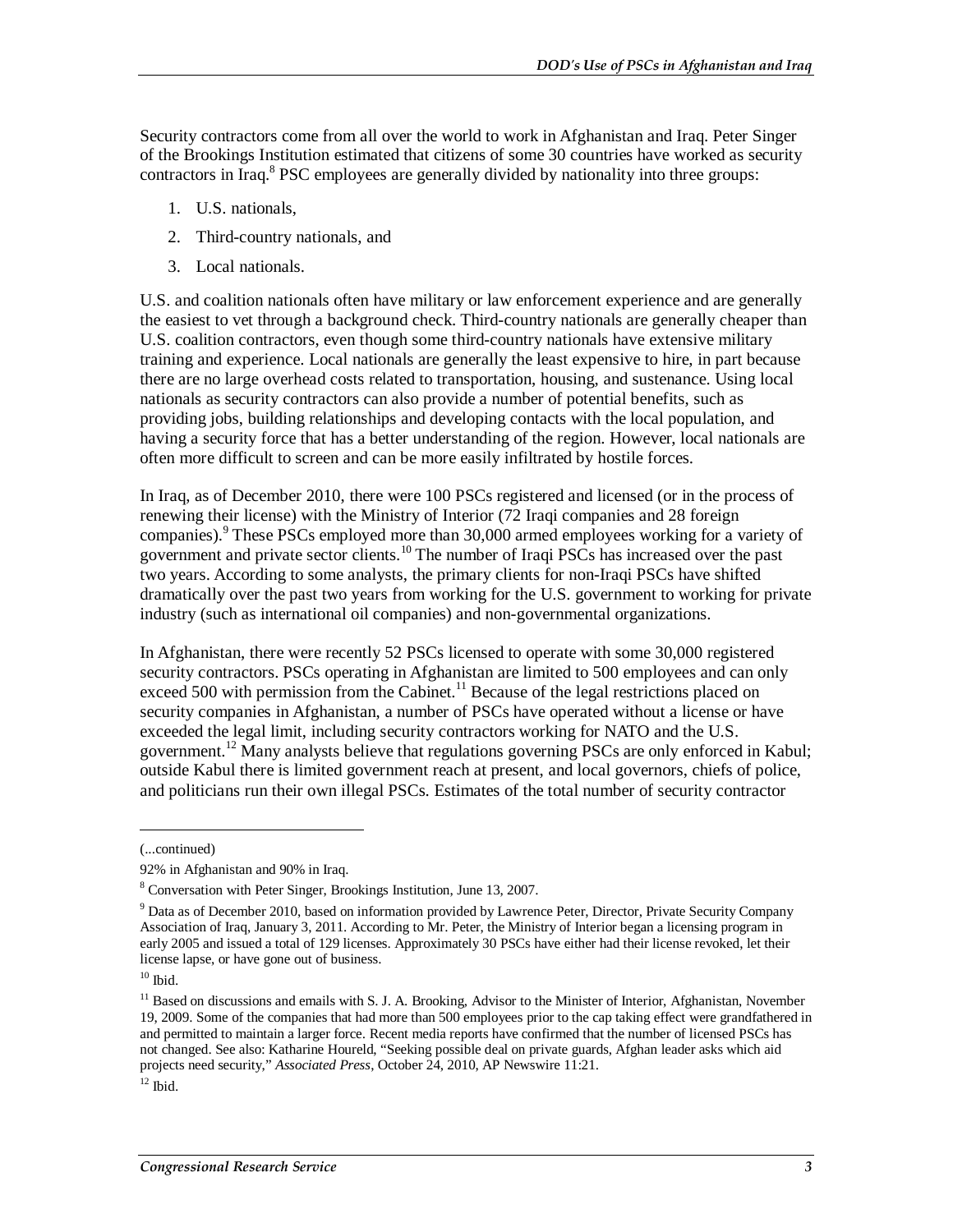personnel in Afghanistan, including those that are not licensed, are as high as  $70,000$ .<sup>13</sup> The majority of these PSCs do not work for the U.S. government.

In recent months, the Karzai government has sought to decrease the number of PSCs. In the fall of 2010, the Afghan government disbanded some PSCs and allowed some licenses to expire. In March 2011, the Afghan government approved a negotiated agreement with the international community that calls for a twelve-month bridging strategy for reducing, but not eliminating, the use of PSCs by coalition forces, diplomatic entities, and international organizations. Pursuant to the agreement, PSCs will continue to operate for one year, while the capability and capacity of the Afghan Public Protection Force (APPF), a guard force run by the Afghan Ministry of the Interior, is developed. $14$ 

### **Congressional Focus on PSCs**

Congress has generally focused more on PSCs than other specific contracting issues, even though such contractors represent a minority of all DOD and Department of State contractors in Afghanistan and Iraq. Much of the attention given to PSCs is a result of numerous high-profile incidents in which security contractors were accused of shooting civilians in Afghanistan and Iraq, using excessive force, being insensitive to local customs or beliefs, or otherwise behaving in a manner that has raised concerns (see below "Can the Use of PSCs Undermine U.S. Efforts?"). Congress has also focused on whether DOD is effectively managing PSCs and whether improved oversight could have prevented or minimized the impact of these incidents.

Hearings have been held in the Senate Committee on Armed Services,<sup>15</sup> the Senate Committee on Homeland Security and Governmental Affairs,<sup>16</sup> the House Oversight and Government Reform Committee,<sup>17</sup> the House Committee on Armed Services,<sup>18</sup> and the House Judiciary Committee.<sup>19</sup> The National Security and Foreign Affairs Subcommittee of the House Committee on Oversight and Government Reform conducted a hearing, *Investigation of Protection Payments for Safe Passage along the Afghan Supply Chain*, which focused on armed private security contractors

<sup>-</sup><sup>13</sup> David Zucchino, "Private security forces unnerve Afghans," *Chicago Tribune*, August 17, 2009.

<sup>&</sup>lt;sup>14</sup> Department of Defense, *Report to Congress on Progress Toward Security and Stability in Afghanistan*, April 2011, p. 63. See also Katharine Houreld, "Seeking possible deal on private guards, Afghan leader asks which aid projects need security," *Associated Press*, October 24, 2010, AP Newswire 11:21; "Afghan Leader Shelves Plan To Dissolve Private Security Firms - Ministry," *Dow Jones Newswires*, December 8, 2010, at 06:20, Dow Jones International News.

<sup>&</sup>lt;sup>15</sup> U.S. Congress, Senate Committee on Armed Services, Inquiry into the Treatment of Detainees in U.S. Custody,  $110^{th}$  Cong.,  $1^{st}$  sess., August 3, 2007.

<sup>16</sup> U.S. Congress, Senate Committee on Homeland Security and Governmental Affairs, *An Uneasy Relationship: U.S. Reliance on Private Security Firms in Overseas Operations*, 110<sup>th</sup> Cong., 2<sup>nd</sup> sess., February 27, 2008.

<sup>17</sup> U.S. Congress, House Committee on Oversight and Government Reform, *Private Security Contracting in Iraq and Afghanistan*, 110<sup>th</sup> Cong., 1<sup>st</sup> sess., October 2, 2007; U.S. Congress, House Committee on Oversight and Government Reform, Subcommittee on National Security and Foreign Affairs, *Commission on Wartime Contracting: Interim Findings and Path Forward*,  $111<sup>th</sup>$  Cong.,  $1<sup>st</sup>$  sess., June 9, 2009.

<sup>18</sup> U.S. Congress, House Committee on Armed Services, *Contingency Contracting: Implementing a Call for Urgent*   $Reform$ ,  $110^{th}$  Cong.,  $2^{nd}$  sess., April 9, 2008.

<sup>&</sup>lt;sup>19</sup> U.S. Congress, House Committee on the Judiciary, Subcommittee on Crime, Terrorism, and Homeland Security, *Enforcement of Federal Criminal Law to Protect Americans Working for U.S. Contractors in Iraq, 110<sup>th</sup> Cong., 1<sup>st</sup>* sess., December 19, 2007.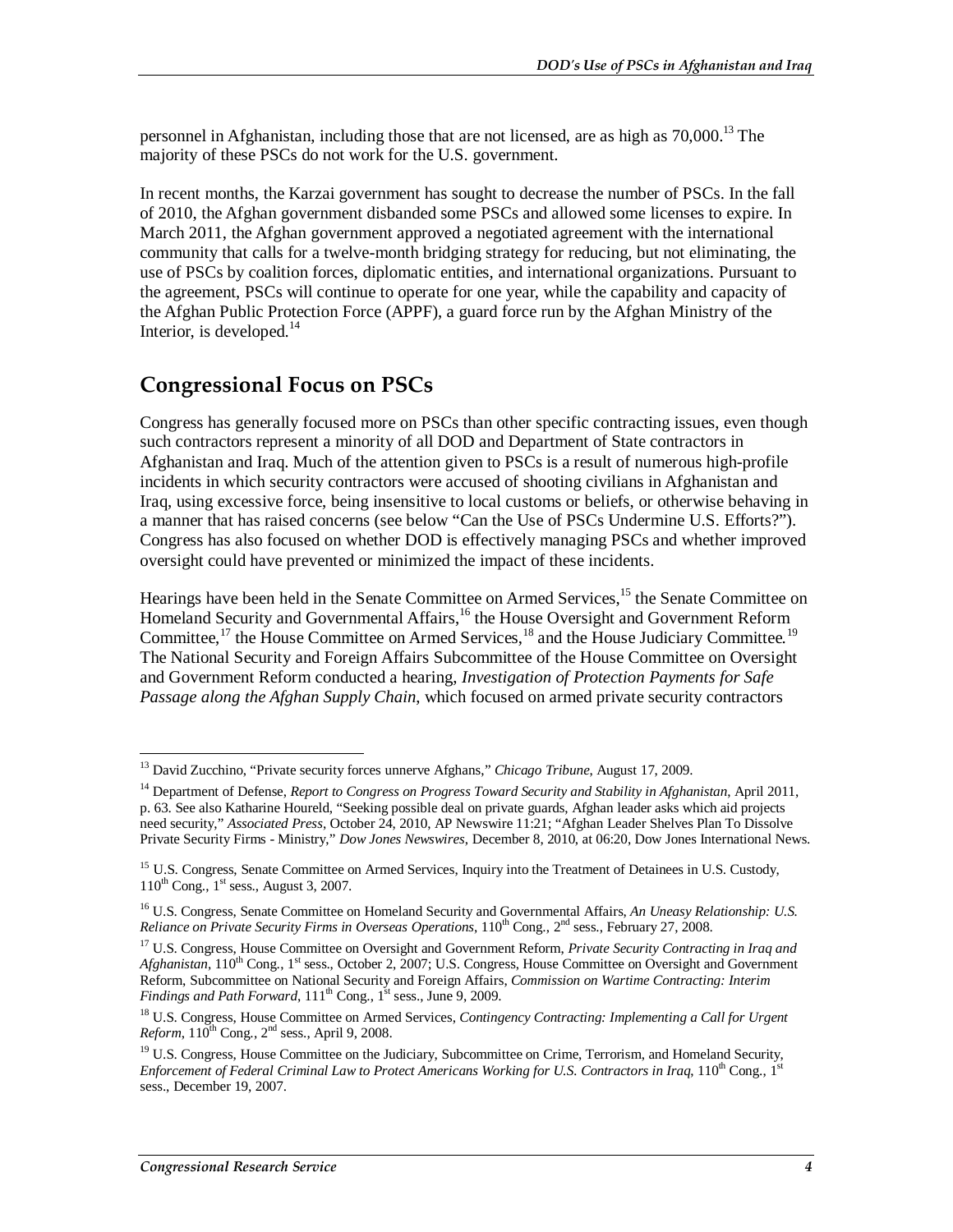providing convoy security along the Afghan supply chain.<sup>20</sup> More recently, a Senate Armed Services Committee report found evidence of U.S.-funded prime contractors supporting the Taliban and subcontracting to warlords.<sup>21</sup>

Congress has enacted legislation to address some of its concerns. In the FY2008 National Defense Authorization Act (NDAA), Congress required the Secretary of Defense, in coordination with the Secretary of State, to prescribe regulations and guidance relating to screening, equipping, and managing private security personnel in areas of combat operations. These regulations were to include tracking private security contractor (PSC) employees, authorizing and accounting for weapons used by PSCs, and reporting requirements whenever a security contractor discharges a weapon, kills or injures another person, or is killed or injured.<sup>22</sup> Included in the FY2009 NDAA is a "Sense of the Congress" provision that private security contractors should not perform inherently governmental functions, such as security protection of resources in high-threat operational environments.23 The FY2011 NDAA contained three sections that deal specifically with PSCs.<sup>24</sup> Section 831 revised the regulations prescribed in the FY2008 NDAA; Section 832 required these regulations to also be applied to "other significant military operations." Section 833 required the Secretary of Defense to determine whether the private sector developed a useful certification processes for determining if PSCs are adhering to industry standards, and if such a process exists, to incorporate the standards into DOD contracting procedures.

## **Private Security Companies Working For the U.S. Government**

### **Why the U.S. Government Uses PSCs**

Private security contractors can provide significant operational benefits to the U.S. government. Contractors can often be hired and deployed faster than a similarly skilled and sized military force. Because security contractors can be hired and fired quickly as needed, using contractors can allow federal agencies to adapt more easily to changing environments around the world. In contrast, adapting the military force structure or training significant numbers of Department of State civilian personnel can take months or years. Security contractors also serve as a force multiplier for the military, freeing up uniformed personnel to perform combat missions or providing the State Department with the necessary security capabilities when State's civilian security force is stretched thin. In some cases, security contractors may possess unique skills that the government workforce lacks. For example, local nationals hired by U.S. government agencies

<sup>-</sup><sup>20</sup> U.S. Congress, House Committee on Oversight and Government Reform, Subcommittee on National Security and Foreign Affairs, *Investigation of Protection Payments for Safe Passage along the Afghan Supply Chain*, 111<sup>th</sup> Cong., 2nd sess., June 22, 2010. The majority issued a report *Warlord, Inc*.: *Extortion and Corruption Along the U.S. Supply Chain in Afghanistan*, detailing the findings of their investigation.

<sup>&</sup>lt;sup>21</sup> Senate Armed Services Committee, "Inquiry into the Role and Oversight of Private Security Contractors in Afghanistan," October 7, 2010.

<sup>&</sup>lt;sup>22</sup> P.L. 110-181, sec 862.

<sup>23</sup> P.L. 110-417, sec 832. For a discussion on inherently governmental functions, see CRS Report R40641, *Inherently Governmental Functions and Department of Defense Operations: Background, Issues, and Options for Congress*, by John R. Luckey, Valerie Bailey Grasso, and Kate M. Manuel.

 $^{24}$  The Ike Skelton National Defense Authorization Act for Fiscal Year 2011 (P.L. 111-383).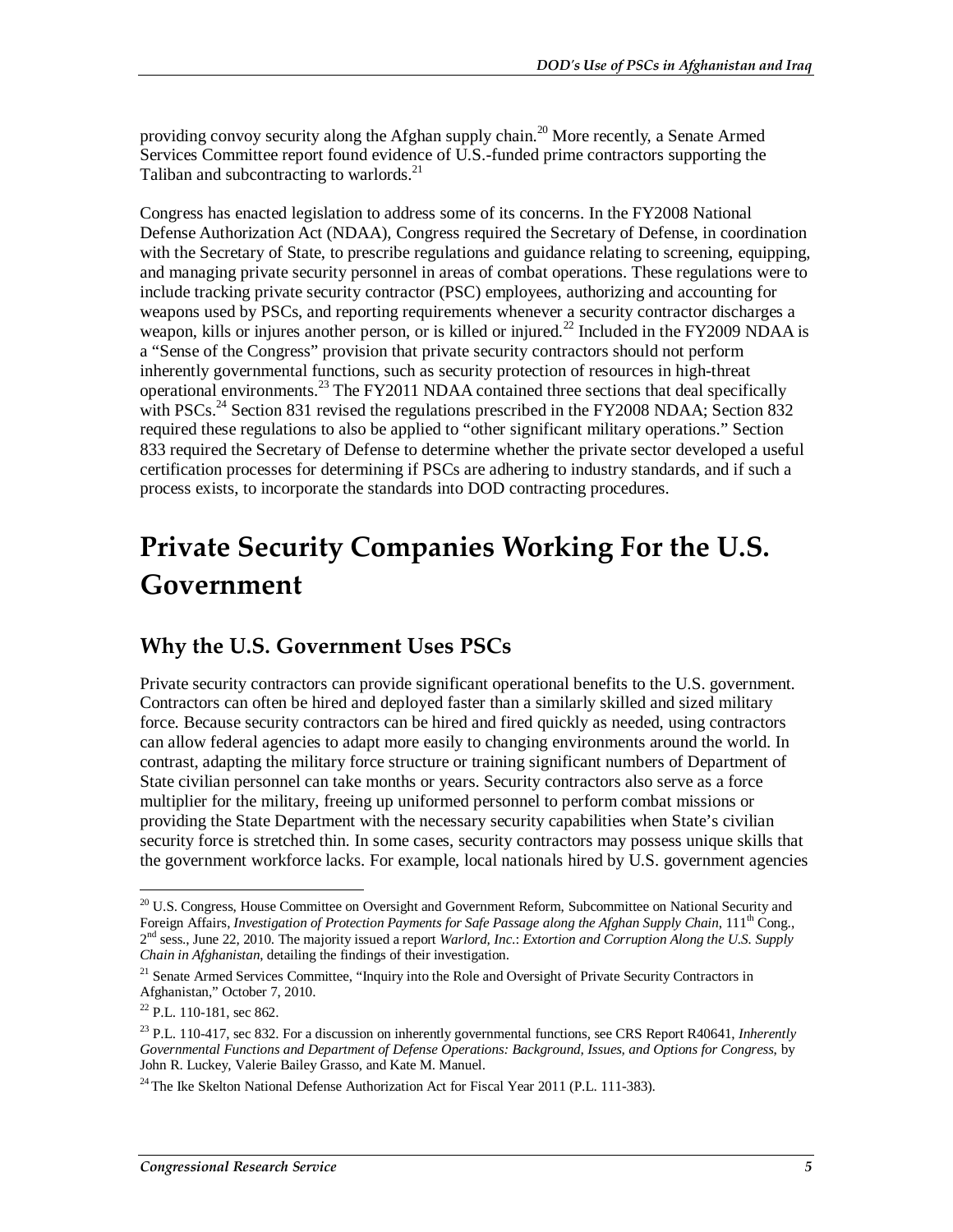working overseas may provide critical knowledge of the terrain, culture, and language of the region. Using PSCs can also save the government money. Contractors can be hired when a particular security need arises and be let go when their services are no longer needed. Hiring contractors only as needed can be cheaper in the long run than maintaining a permanent in-house capability. According to government officials, both DOD and the Department of State would be unable to execute their missions in Afghanistan and Iraq without the support of PSCs.<sup>25</sup>

### **Department of Defense PSCs**

DOD did not begin to gather data on private security contractors until the second half of 2007. As a result, the following CRS analysis includes the past two and a half years, ending March 31, 2011. In addition, a number of analysts have raised questions about the reliability of the data gathered. In October 2010, GAO reported that DOD's quarterly contractor reports represent only a rough approximation of the number of contractors and therefore should not be relied upon for precise analysis.<sup>26</sup> DOD officials have acknowledged these shortcomings; the census for the third quarter of FY2009 notes that the recorded 19% increase in armed security contractors over the previous quarter is partly a result of "continued improved ability to account for subcontractors who are providing security services."

As of March 2011, there were more than 28,000 private security contractor personnel in Afghanistan and Iraq, representing 18% of DOD's total contractor workforce in Afghanistan and Iraq. Since December 2009, the number of PSC personnel in Afghanistan has exceeded the number in Iraq (see **Figure 1**).

<sup>-</sup>25 CRS Report MM70119, *Private Security Contractors: Possible Legislative Approaches. Online Video. DVD.*, coordinated by Kennon H. Nakamura (archived).

<sup>26</sup> U.S. Government Accountability Office, *Iraq and Afghanistan: DOD, State and USAID Face Continued Challenges in Tracking Contracts, Assistance Instruments, and Associated Personnel*, GAO-11-1, October 1, 2010, p. 18; See also, U.S. Government Accountability Office, *Contingency Contracting: DOD, State, and USAID Contracts and Contractor Personnel in Iraq and Afghanistan*, GAO-09-19, October 1, 2008, p. 6.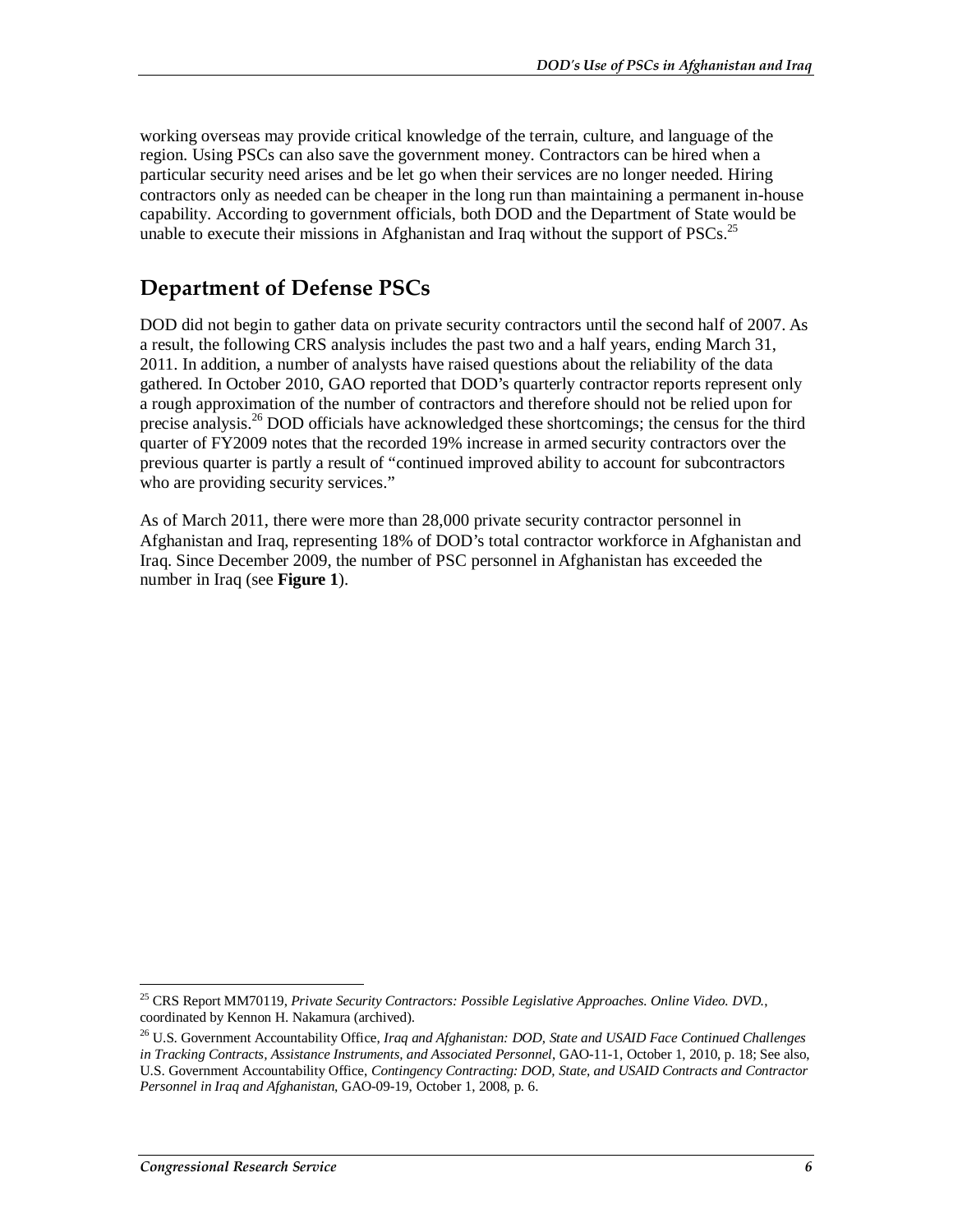

**Figure 1. Trend of PSC Personnel in Afghanistan and Iraq** 

**Source:** CENTCOM Quarter Contractor Census Reports, FY2008-Q21 FY2011.

#### **Afghanistan**

#### *Number of Contractors*

Since December 2009, the number of PSC personnel in Afghanistan has exceeded the number of PSC personnel in Iraq. According to DOD, as of March 2011, there were 18,971 private security contractor personnel in Afghanistan. This represents the highest recorded number of private security contractor personnel used by DOD in any conflict in the history of the United States. Local nationals made up 95% of all security personnel (see **Table 1**).

| (March 31, 2011)                   |                               |                             |                                                     |        |
|------------------------------------|-------------------------------|-----------------------------|-----------------------------------------------------|--------|
|                                    | Number of<br><b>Americans</b> | Number of<br><b>Afghans</b> | <b>Number of Third-</b><br><b>Country Nationals</b> | Total  |
| PSC <sub>s</sub> in<br>Afghanistan | 250                           | 17,989                      | 732                                                 | 18,971 |
| Percent of Total                   | ۱%                            | 95%                         | 4%                                                  | 100%   |

**Source:** CENTCOM FY2011 2nd Quarter Contractor Census Report.

**Note:** Actual numbers of employees working in Afghanistan vary widely on a daily basis due to personnel rotations, medical evacuations, and R&R travel.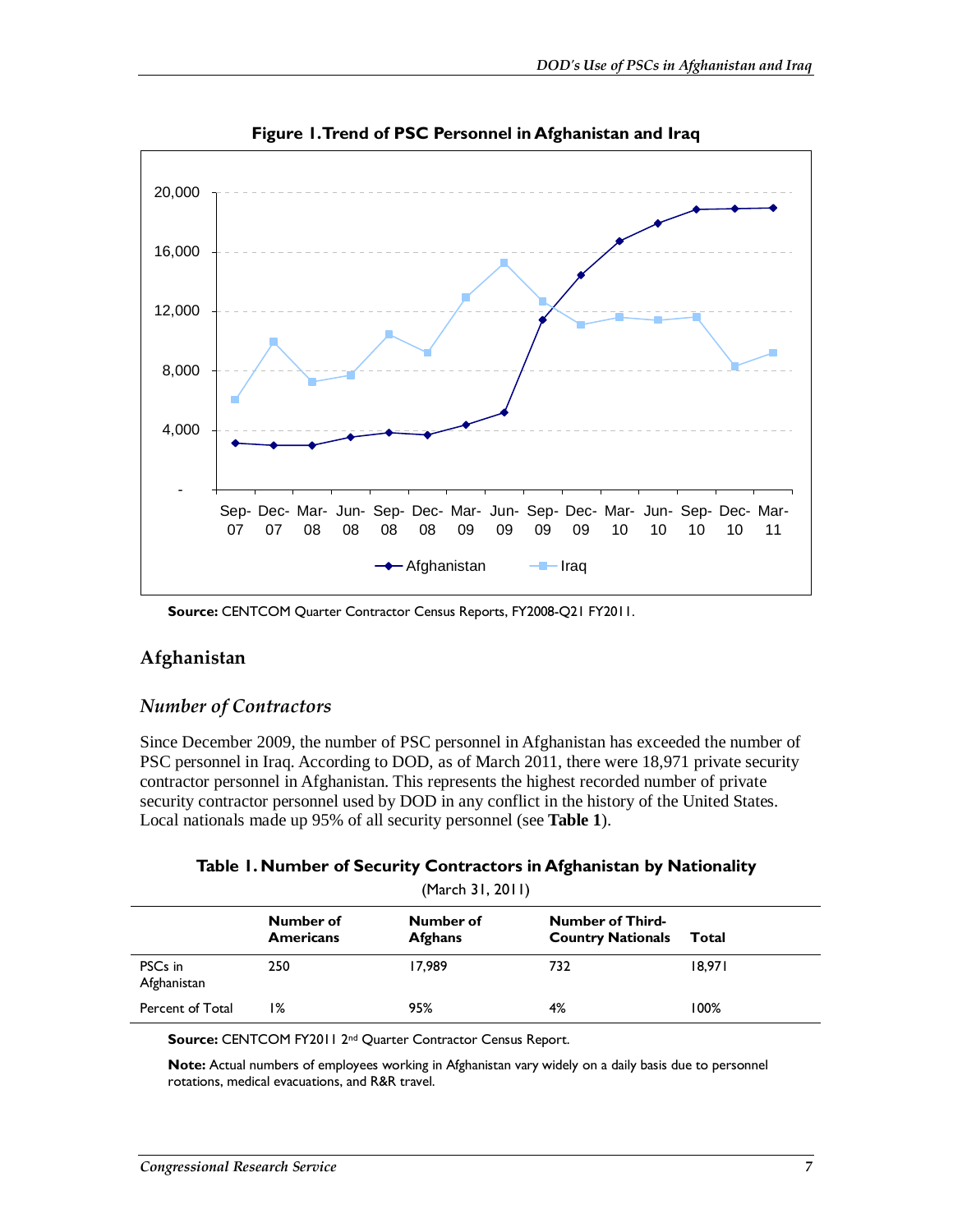According to DOD, for the 15-month period of September 2007 to December 2008, the number of security contractors in Afghanistan increased by 16%, from 3,152 to 3,689. However, from December 2008 to March 2011, the number of security contractors increased from 3,689 to 18,971, an increase of over 400% (see **Figure 2**). DOD has attributed the increase in contractors to increased operational tempo and efforts to stabilize and develop new and existing forward operating bases.<sup>27</sup>



**Figure 2. Trend of Security Contractors in Afghanistan** 

**Source:** CENTCOM Quarter Contractor Census Reports, FY2008-Q2 FY2011.

#### *Security Contractors Compared to Total Contractor and Troop Levels*

From December 2008 to March 2011, the number of U.S. troops and DOD contractor personnel in Afghanistan increased. However, the number of security contractors increased at a much faster rate (414%) than total contractors (26%) or troop levels (207%). As of March 2011, security contractor personnel made up 21% of all DOD contractors and was equal to 19% of the size of total U.S. troop presence in Afghanistan (see **Figure 3**).

<sup>-</sup><sup>27</sup> CENTCOM Quarterly Contractor Census reports.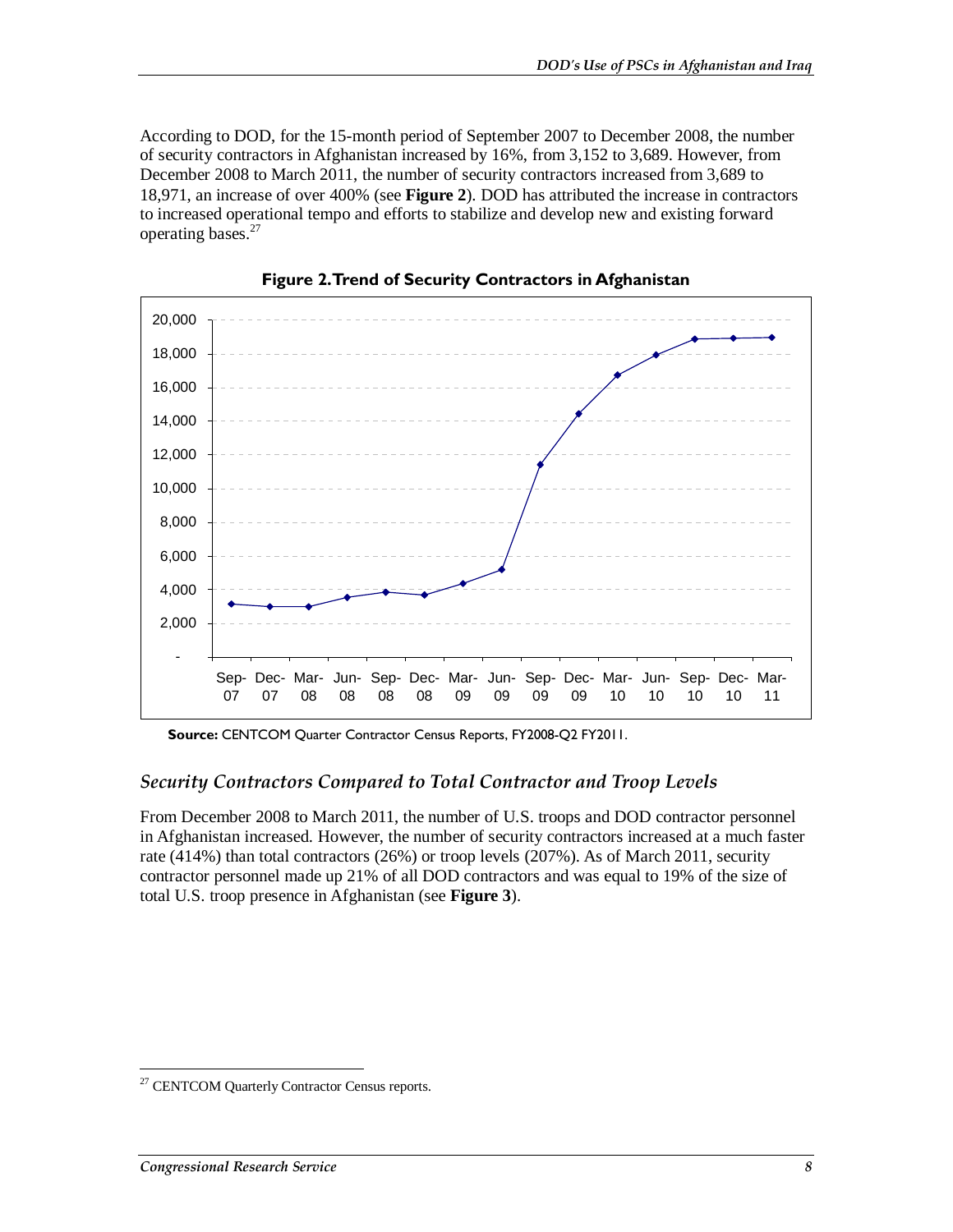

**Figure 3. PSC Personnel vs. Total Contractor and Troop Levels in Afghanistan** 

**Source:** Contractor data from CENTCOM Quarterly Census Reports; troop data from Joint Staff, Joint Chiefs of Staff, "Boots on the Ground" monthly reports to Congress.

**Note:** Percentages represent number of security contractor personnel relative to total number of contractors.

#### *Casualty Rates of PSC Personnel vs. Uniformed Personnel*

According to DOD, from June 2009 to November 2010, 319 private security contractor personnel working for DOD have been killed in action in Afghanistan, compared to 626 U.S. troops killed in action over the same period.<sup>28</sup> Adjusting for the difference in the number of PSC personnel compared to troops, a PSC employee working for DOD in Afghanistan is 2.75 times more likely to be killed in action than uniformed personnel (see **Figure 4**).

More contractor security personnel were killed in action providing mobile security (233 people or 73% of fatalities) than static security, even though those providing mobile security are only 25%- 30% of the total PSC workforce. $29$ 

<u>.</u>

<sup>&</sup>lt;sup>28</sup> Excludes deaths resulting from road traffic accidents or other unrelated causes. PSC data provided by DOD to CRS in January, 2011. Troop data can be found at http://siadapp.dmdc.osd.mil/personnel/CASUALTY/castop.htm.

<sup>&</sup>lt;sup>29</sup> Based on DOD documents and discussions with DOD officials. Assuming that mobile security represents 30% of all PSC employees, a PSC employee providing mobile security to services to DOD in Afghanistan is almost eight times more likely to be killed in action than uniformed personnel.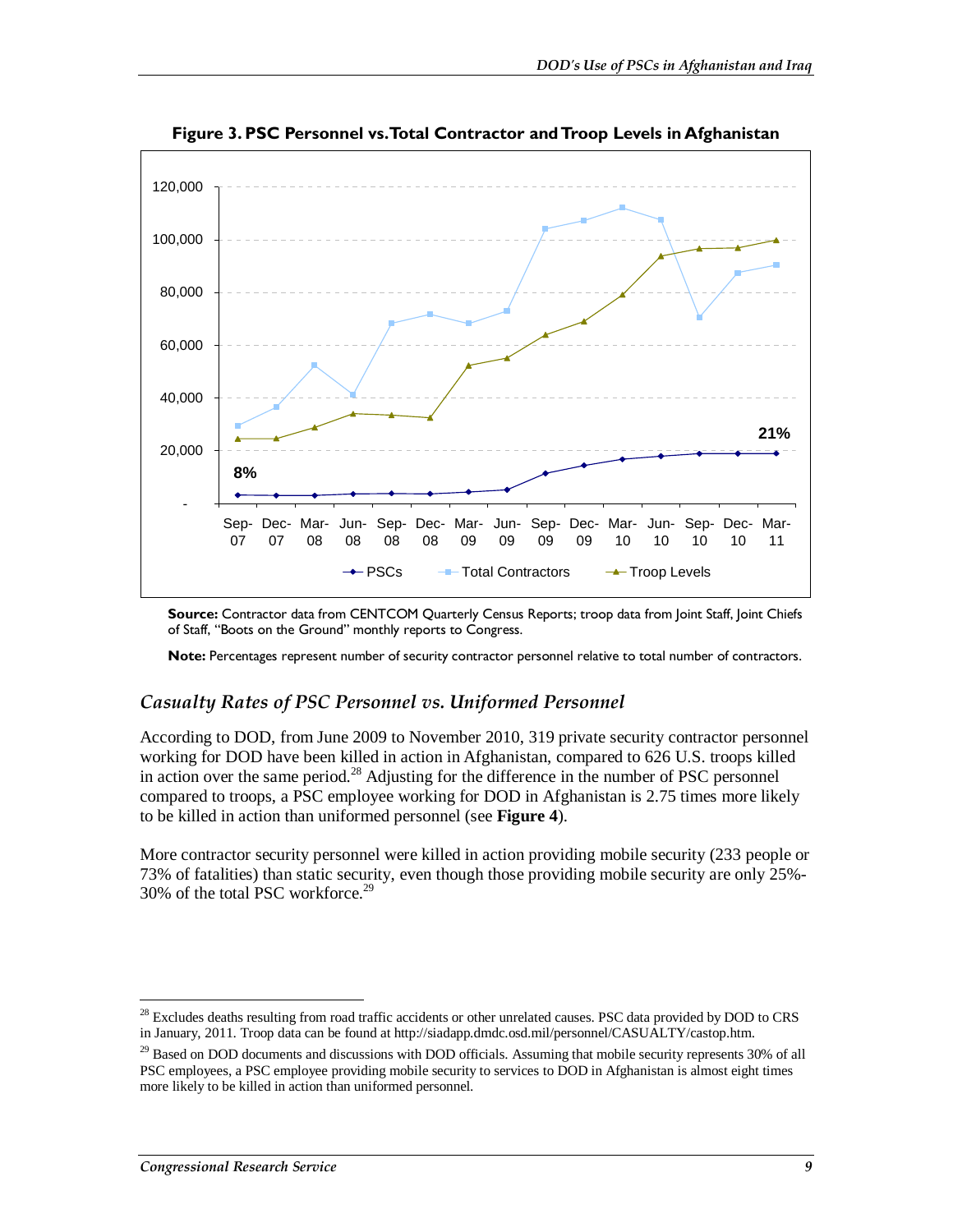

**Figure 4. Number of PSC Personnel Killed vs. Uniformed Personnel** 

**Source: CRS Analysis of DOD data.** 

**Note:** Killed/Thousand calculated by dividing the average number of personnel deployed in Afghanistan (79,208 troops and 14,788 contractors, based on quarterly data from June 2009 to December 2010) by the total killed (from June 2009 to November 2010).

#### *Nationality of Contractors*

According to DOD, since September 2007, local nationals have made up 90% or more of all security contractors in Afghanistan (see **Figure 5**).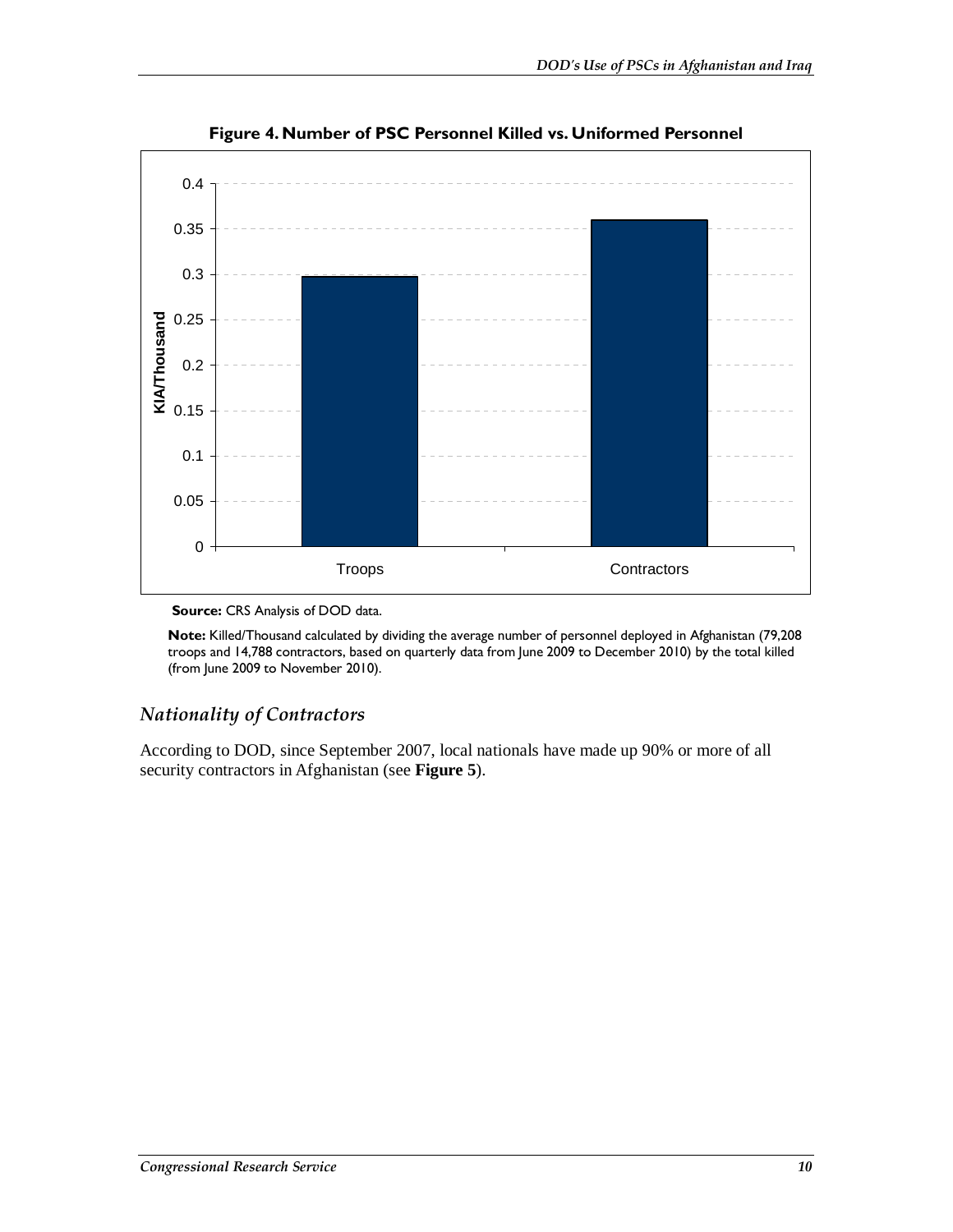

**Figure 5. Trend of Security Contractors in Afghanistan by Nationality** 

**Note:** Percentages represent the number of security contractors who are local nationals.

#### **Iraq**

#### *Number of Security Contractors*

According to DOD, as of March 2011, there were 9,207 private security contractor personnel working for DOD in Iraq. Local nationals made up just 6% of all security personnel, compared to 95% in Afghanistan (see **Table 2**).

| (March 31, 2011) |                               |                            |                                                     |       |
|------------------|-------------------------------|----------------------------|-----------------------------------------------------|-------|
|                  | Number of<br><b>Americans</b> | Number of<br><b>Iragis</b> | <b>Number of Third-</b><br><b>Country Nationals</b> | Total |
| PSCs in Iraq     | 917                           | 563                        | 7.727                                               | 9,207 |
| Percent of Total | 10%                           | 6%                         | 849%                                                | 100%  |

**Source:** CENTCOM 2nd Quarter FY2011 Contractor Census Report.

**Note:** Actual numbers of employees working in Iraq vary widely on a daily basis due to personnel rotations, medical evacuations, and R&R travel.

According to DOD, from September 2007 to June 2009, the number of security contractors increased from 6,068 to a high of 15,279, an increase of 152%. However, from June 2009 to March 2011, the number of security contractors decreased by 6,072, or 40% (see **Figure 6**). DOD

**Source:** CRS analysis of DOD Data.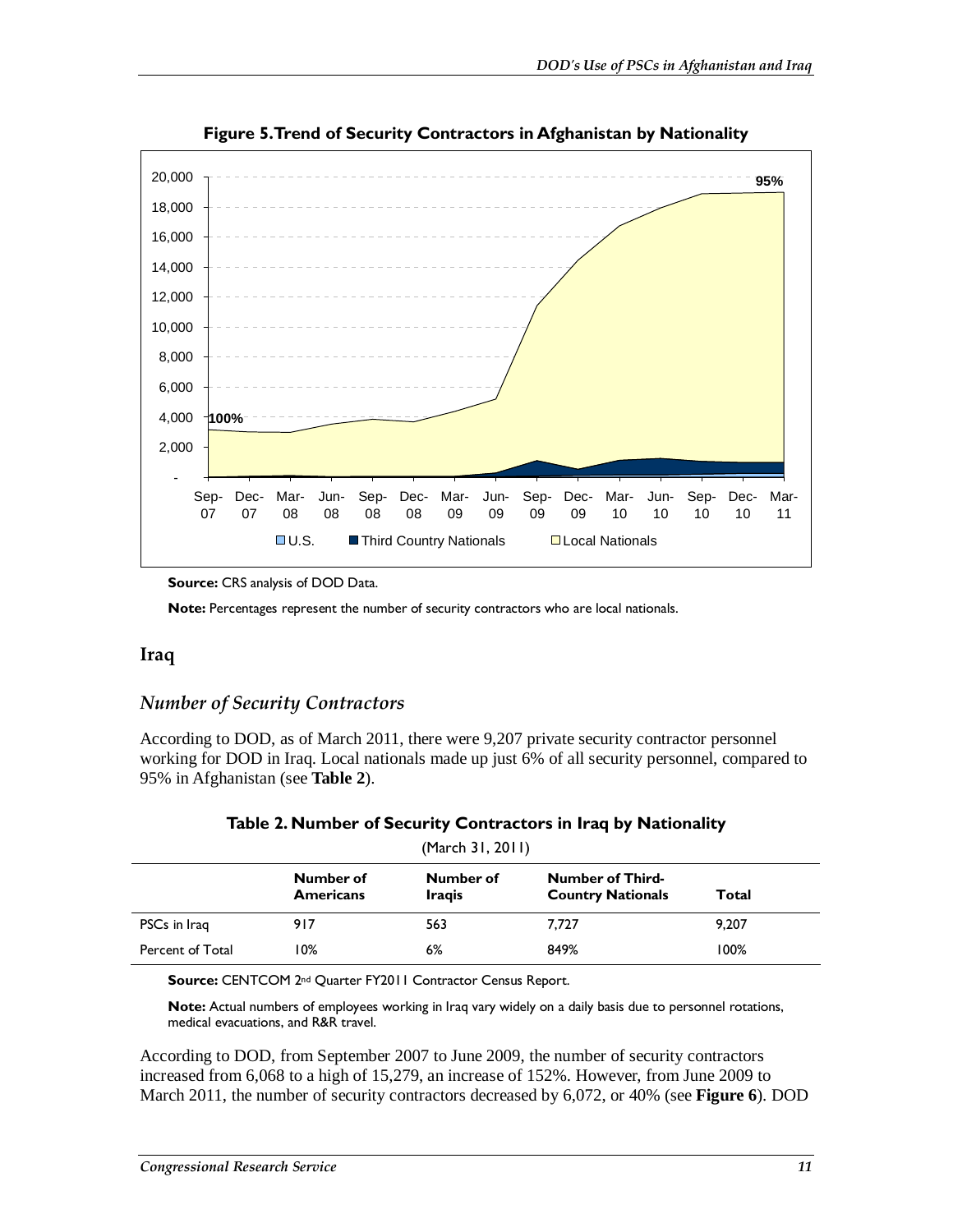officials anticipate that the number of security contractors in Iraq will continue to decrease, much as the overall number of contractors and troops in Iraq is decreasing.



**Figure 6. Trend of Security Contractors in Iraq** 

As the military continues to withdraw from Iraq, the Department of State will assume greater responsibility for providing security and will have to hire more PSC personnel. It is estimated that the number of security contractors working for State will increase to approximately 5,500, with some 1,500 providing personal security for diplomatic movements and an additional 4,000 providing perimeter security.<sup>30</sup>

Despite the Department of State's increasing reliance on PSCs, the overall number of PSC personnel working in Iraq for the United States is not increasing. As stated above, the number of PSC personnel working for DOD has declined by more than 6,000—more than offsetting the estimated additional 3,000 PSC personnel that the Department of State anticipates having to hire as a result of the transition from DOD to State.

#### *Security Contractors Compared to Total Contractor and Troop Levels*

From December 2007 to March 2011, the number of troops in Iraq dropped from 165,700 to 45,600, a decrease of 72%. The total number of contractors dropped from a high of approximately 163,000 in September 2008 to approximately 64,300 in March 2011, a decrease of 61%. The number of PSCs peaked at 15,279 in June 2009. As reflected in **Figure 7**, even as overall contractor and troop levels were generally falling, the number of PSCs was increasing. This trend was reversed in June 2009 and as discussed above, the number of PSC personnel working for

**Source:** CENTCOM Quarter Contractor Census Reports, FY2008-Q2 FY2011.

<sup>-</sup> $30$  Based on estimates provided by the Department of State to CRS.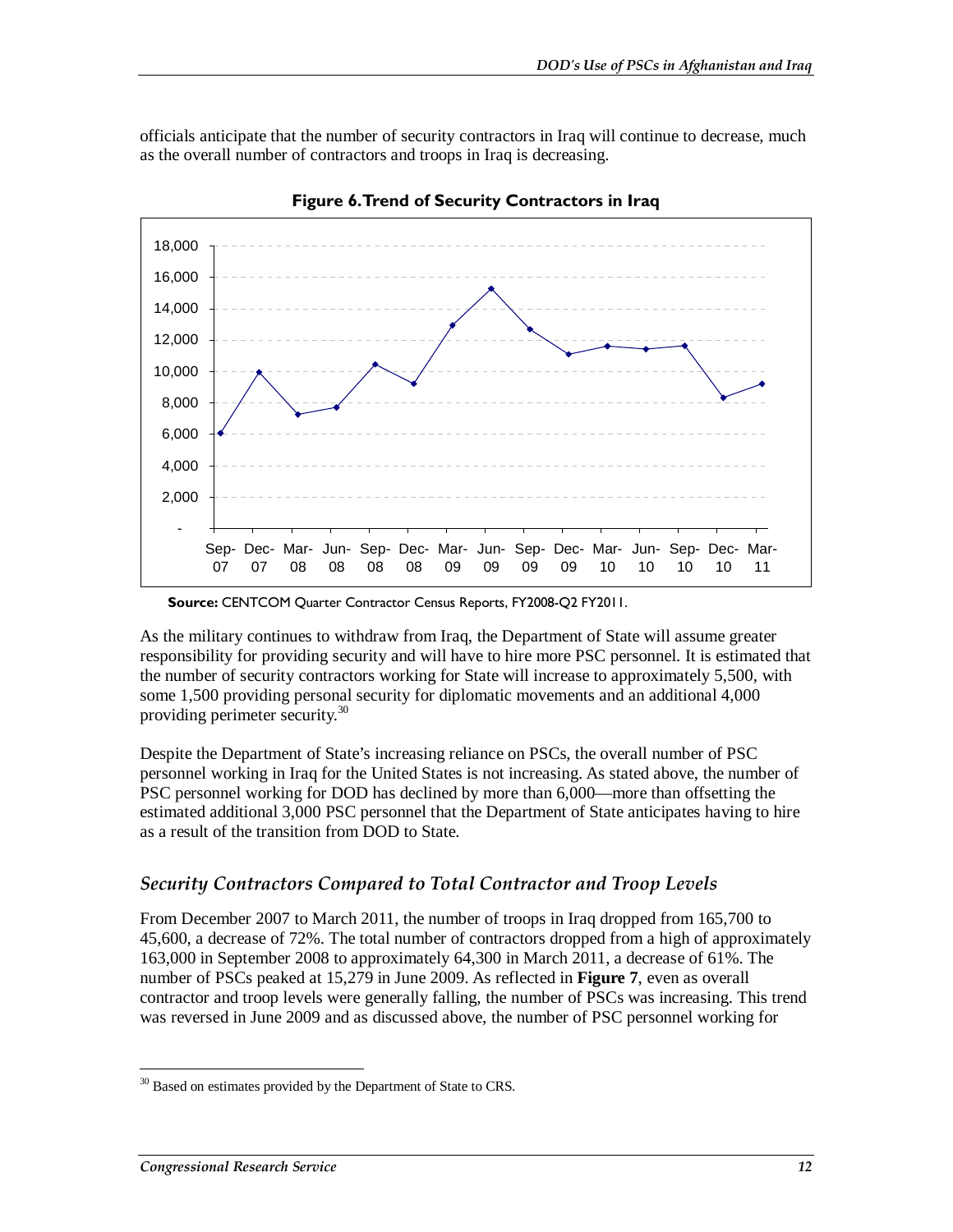DOD in Iraq has since dropped by 40%. PSC personnel represent approximately 14% of all DOD contractors in Iraq.



**Figure 7. Number of PSCs vs. Total Contractor and Troop Levels in Iraq**

**Source:** Contractor data from CENTCOM Quarterly Census Reports; troop data from Joint Staff, Joint Chiefs of Staff, "Boots on the Ground" monthly reports to Congress.

**Note:** Percentages represent number of security contractors relative to total number of contractors.

#### *Casualty Rates of PSC Personnel vs. Uniformed Personnel*

According to DOD, from September 2009 to November 2010, four private security contractor personnel working for DOD were killed in action in Iraq, compared to 26 U.S. troops killed over the same period.<sup>31</sup> Adjusting for the difference in the number of PSC personnel compared to troops, a PSC employee working for DOD in Iraq was 1.2 times more likely to be killed in action than uniformed personnel. However, the relatively fewer number of deaths in Iraq make this analysis less mathematically significant than in Afghanistan.

#### *Nationality of Contractors*

Contracting local nationals is an important element in DOD's counterinsurgency strategy. In January 2009, General Raymond Odierno issued a memorandum stating "employment of Iraqis not only saves money but it also strengthens the Iraqi economy and helps eliminate the root causes of the insurgency—poverty and lack of economic opportunity.<sup>32</sup> The memorandum set

<sup>-</sup><sup>31</sup> Excludes deaths resulting from road traffic accidents or other unrelated causes. PSC data provided by DOD to CRS in January, 2011. Troop data can be found at http://siadapp.dmdc.osd.mil/personnel/CASUALTY/castop.htm.

<sup>32</sup> General Raymond T. Odierno, Memorandum, *Increased Employment of Iraq Citizens Through Command Contracts,*  Multi-National Force-Iraq, January 31, 2009.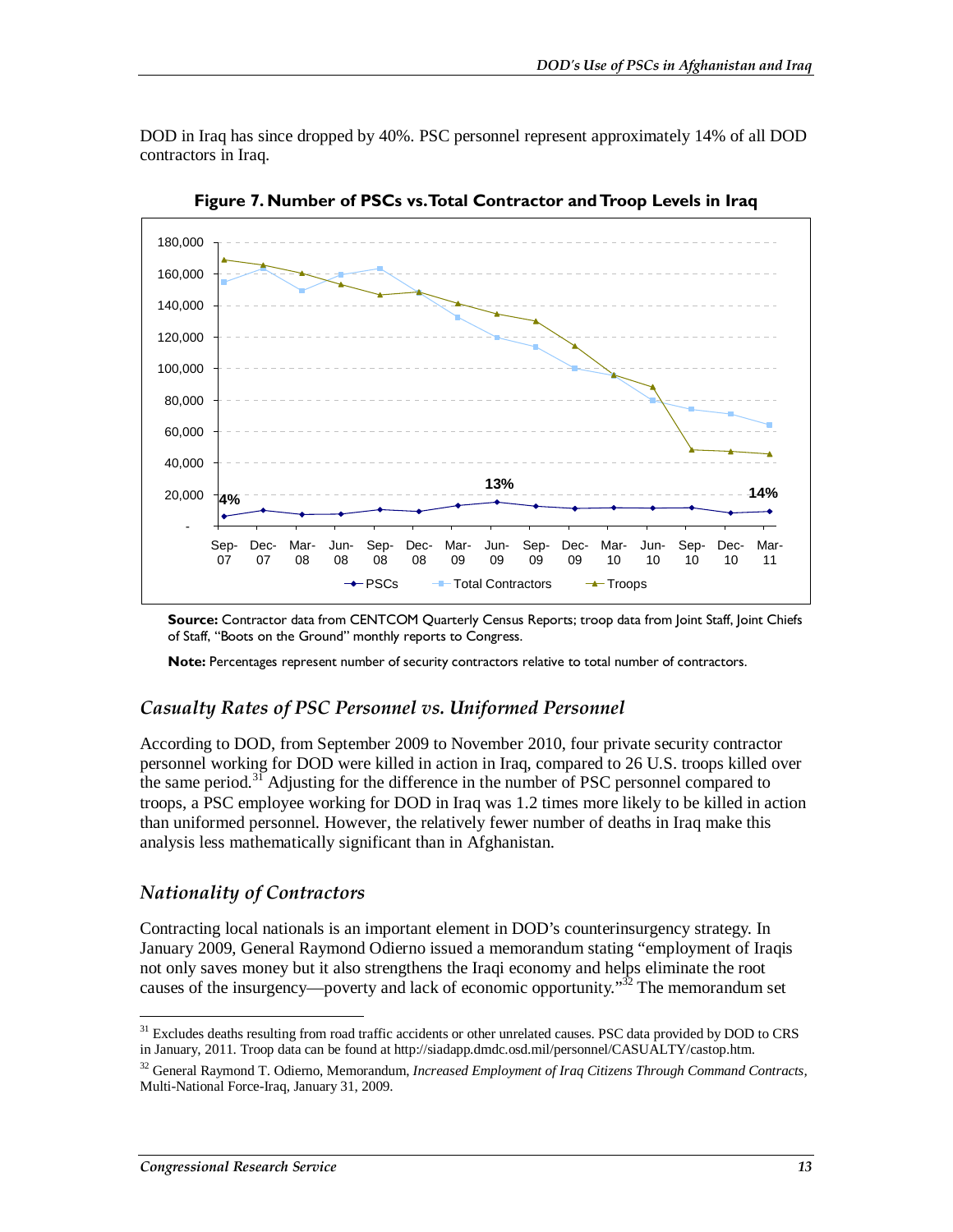forth a goal of increasing the percentage of local national contractors. From January 2009 to March 2011, the percentage of local nationals serving as security contractors has decreased from 13% to 6% (see **Figure 8**). As of March 2011, there were 563 local national PSC personnel compared to more than 7,700 third-country nationals personnel. In contrast to Iraq, where 6% of security contractor personnel were local nationals, in Afghanistan, 95% are local nationals (see **Table 1** and **Figure 2**).



**Figure 8. Trend of Security Contractors in Iraq by Nationality** 

**Source:** CENTCOM Quarter Contractor Census Reports, FY2008-Q2 FY2011.

**Notes:** Percentages represent number of security contractor personnel who are local nationals.

#### **Can the Use of PSCs Undermine U.S. Efforts?**

According to the Army Field Manual on counterinsurgency, one of the fundamental tenets of counterinsurgency operations—such as those undertaken in Afghanistan and Iraq—is to establish and maintain security while simultaneously winning the hearts and minds of the local population. Abuses by security forces, according to the manual, can be a major escalating factor in insurgencies. $33$ 

Abuses committed by contractors, including contractors working for both DOD and U.S. civilian agencies, can also strengthen anti-American insurgents.<sup>34</sup> There have been published reports of

-

<sup>33</sup> Department of Defense, *Counterinsurgency*, FM 3-24, December 2006, p. 1-9.

<sup>34</sup> Chairman of the Joint Chiefs of Staff, *Operational Contract Support*, Joint Publication 4-10, October 17, 2008, pp. IV-20; See also *Counterinsurgency*, p. 1-9. *Operational Contract Support* recognizes that local nationals may not (continued...)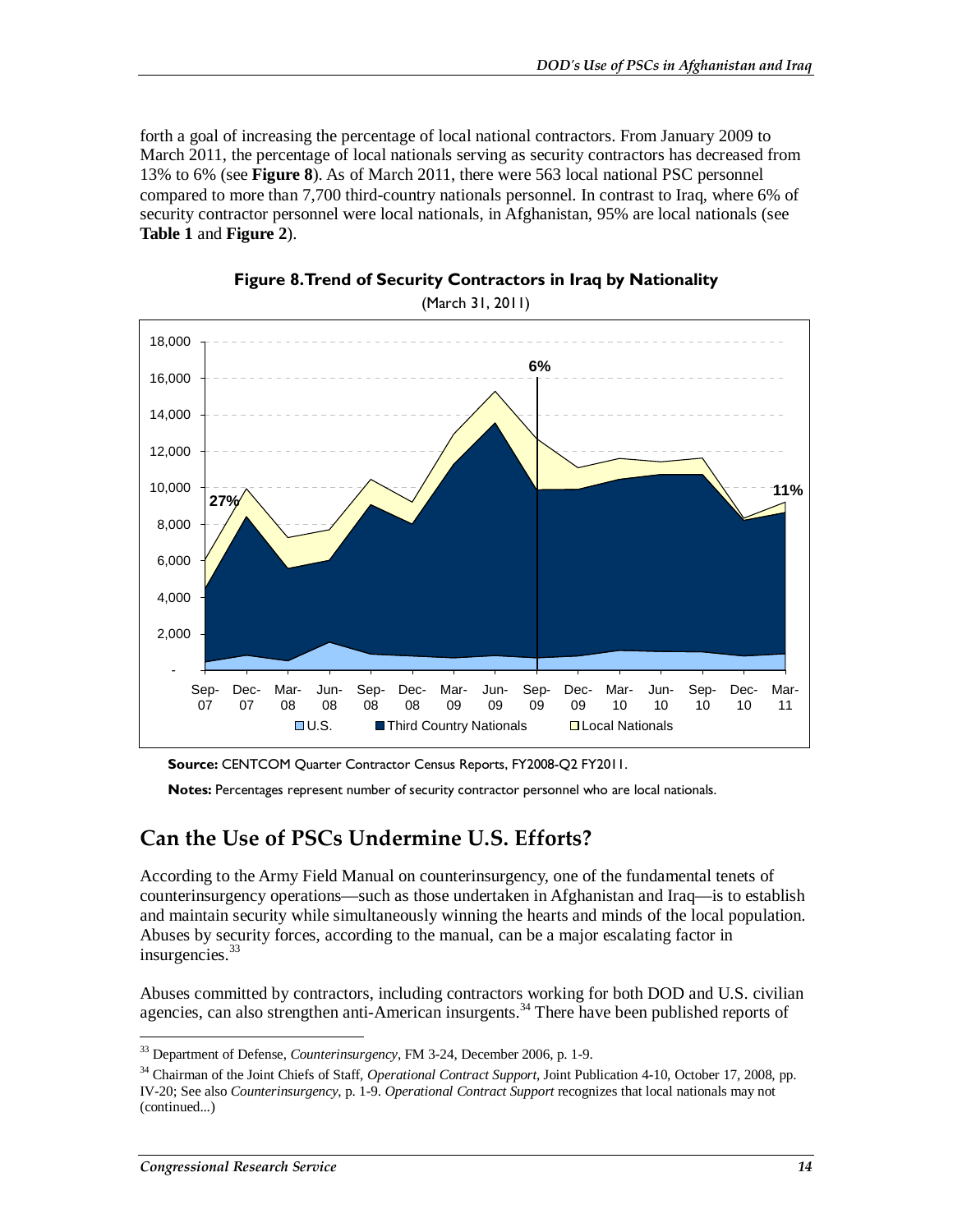local nationals being abused and mistreated by DOD contractors in such incidents as the summary shooting by a private security contractor of an Afghan who was handcuffed,<sup>35</sup> the shooting of Iraqi civilians,  $36$  and the abuse of prisoners at Abu Ghraib prison in Iraq.  $37$  (It should be noted that there have also been reports of military personnel abusing and otherwise mistreating local nationals, including the abuses that took place at Abu Ghraib prison.<sup>38</sup> CRS has not conducted an analysis to determine whether the incidence of abuses is higher among contractors than it is among military personnel.)

Many of the high-profile reports of PSCs shooting local nationals or otherwise acting irresponsibly were committed by contractors working for the Department of State. Some of these incidents include the reported shooting of Iraqi civilians by Triple Canopy employees,  $39$  the shooting of 17 Iraqi civilians at a Baghdad traffic circle in Nisoor Square by Blackwater employees,<sup>40</sup> and the recent controversy over the behavior of security contractors from Armour Group who were hired to protect the U.S. embassy in Afghanistan.<sup>41</sup> Of the six incidents listed above, five were committed by U.S. companies and U.S. nationals.

Incidents of abuse still occur in Afghanistan. From 2006 to 2009, private security contractors escorting supply convoys to coalition bases have been blamed for killing and wounding more than 30 innocent civilians in Afghanistan's Maywand district alone, leading to at least one confrontation with U.S. forces. $42$  And in May 2010, U.S. and Afghan officials reportedly stated that local Afghan security contractors protecting NATO supply convoys in Kandahar "regularly fire wildly into villages they pass, hindering coalition efforts to build local support."43 One officer from a Stryker brigade deployed in Afghanistan was quoted as saying that these contractors "tend to squeeze the trigger first and ask questions later."<sup>44</sup> And unlike in Iraq, where a series of highprofile incidents involved U.S. security personnel, in Afghanistan, many of the guards causing the problems are Afghans.

Recent U.S. government investigations have also found that U.S. money for contracts in Afghanistan has been used to pay the Taliban in exchange for security. The Office of the Inspector General for the U.S. Agency for International Development found that "millions of

<u>.</u>

<sup>38</sup> Department of Defense, Investigation of Intelligence Activities at Abu Ghraib, August 23, 2004. See http://oai.dtic.mil/oai/oai?verb=getRecord&metadataPrefix=html&identifier=ADA429125.

39 Tom Jackman, "Security Contractor Cleared in Two Firings," *Washington Post*, August 2, 2007. p. A-15.

 $40$  Blackwater has since changed its name to Xe.

42 Sean Taylor, "Trigger-Happy Security Complicates Convoys," *Army Times*, December 1, 2009.

<sup>(...</sup>continued)

always draw a distinction between government contractors and the U.S. military.

<sup>35</sup> Bruce Alpert, "Killing in Afghanistan hits very close to home; N.O. man is accused of cold-blooded crime," *Times-Picayune*, December 17, 2008, p. 1.

<sup>&</sup>lt;sup>36</sup> Mark Townsend, "National: Iraq victims sue UK security firm: Guards employed by Hampshire-based company are," *The Observer*, January 11, 2009, p. 14.

<sup>&</sup>lt;sup>37</sup> Department of Defense, Investigation of Intelligence Activities at Abu Ghraib, August 23, 2004. See http://oai.dtic.mil/oai/oai?verb=getRecord&metadataPrefix=html&identifier=ADA429125. The contractors involved in the Abu Ghraib incident are generally considered not to have been private security contractors.

<sup>41</sup> Tony Harris, Jill Dougherty, and Chris Lawrence, et al., "U.S. Embassy Hazing & Humiliation," *CNN: CNN Newsroom*, September 2009. See also, Letter from Project on Government Oversight to The Honorable Hillary Clinton, Secretary of State, September 1, 2009, http://www.pogo.org/pogo-files/letters/contract-oversight/co-gp-20090901.html.

<sup>43</sup> Sebastian Abbot, "Private Guards Anger U.S., Afghans," *Associated Press*, May 1, 2010.

 $44$  Ibid.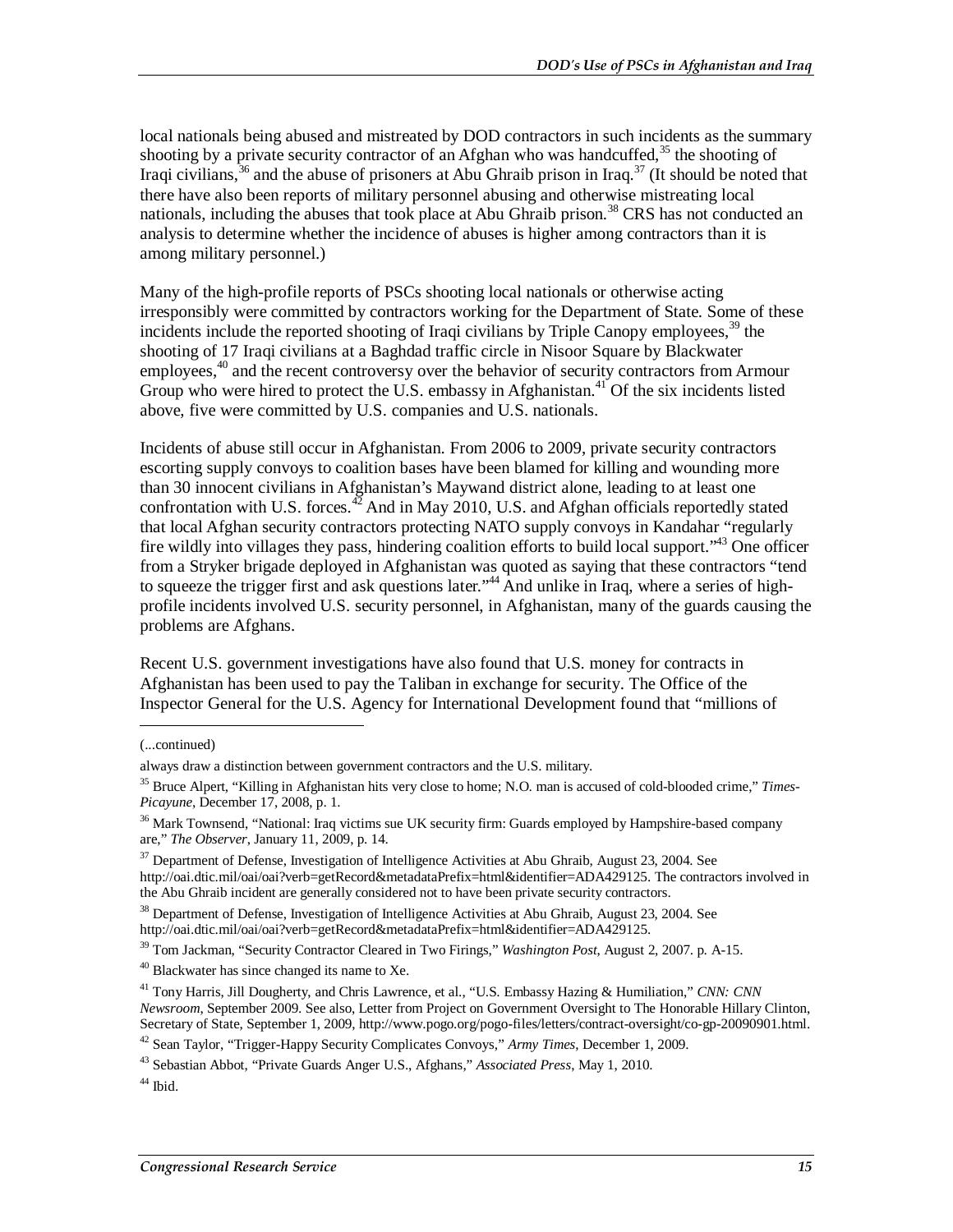dollars in American taxpayer funds may have been paid to Taliban fighters in southern Afghanistan to provide security for a U.S. development project.<sup>45</sup> The majority report issued by the House Committee on Oversight and Government Reform's Subcommittee on National Security and Foreign Affairs found similar evidence that U.S. contractors made protection payments to local warlords to secure safe passage of supply convoys. The investigation further found that protection payments may even have gone to the Taliban.<sup>46</sup> And the Senate Armed Services Committee issued a report that found evidence of U.S.-funded prime contractors supporting the Taliban and subcontracting to warlords. $47$ 

According to many analysts, these events have in fact undermined the U.S. mission in Afghanistan and Iraq.<sup>48</sup> An Iraqi Interior Ministry official, discussing the behavior of private security contractors, said "Iraqis do not know them as Blackwater or other PSCs but only as Americans."<sup>49</sup> One senior military officer reportedly stated that the actions of armed PSCs "can turn an entire district against us."<sup>50</sup> Some analysts also contend that PSCs can be a direct threat to the legitimacy of the local government. These analysts argue that if counterinsurgency operations are a competition for legitimacy but the government is allowing armed contractors to operate in the country without the contractors being held accountable for their actions, then the government itself can be viewed as not legitimate in the eyes of the local population. These analysts point to the recent court decision dismissing the case against former Blackwater employees as a case in point where the legitimacy of the U.S. and local government is being undermined by the actions of  $PSCs.<sup>51</sup>$ 

The extent to which the behavior of private security contractors in Afghanistan has hurt coalition efforts in Afghanistan was discussed by Major General Nick Carter (United Kingdom), International Security Assistance Force (ISAF) Afghanistan Regional Command South, who stated that the "culture of impunity" that exists around PSCs is a serious problem that needs to be dealt with and that this culture is to some degree "our own doing."<sup>52</sup>

The perception that DOD and other government agencies are deploying PSCs who abuse and mistreat people can fan anti-American sentiment and strengthen insurgents, even when no abuses are taking place. There have been reports of an anti-American campaign in Pakistan, where stories are circulating of U.S. private security contractors running amok and armed Americans

<sup>-</sup><sup>45</sup> Paul Richter, "Audit: U.S. Funds Went to Taliban, Subcontractors on an Afghan project may have paid more than \$5 million for security," *Los Angeles Times*, October 1, 2010.

<sup>46</sup> Subcommittee on National Security and Foreign Affairs of the House Committee on Oversight and Government Reform, "Warlord Inc.: Extortion and Corrution Along the U.S. Supply Chain in Afghanistan," June 22, 2010.

<sup>&</sup>lt;sup>47</sup> Senate Armed Services Committee, "Inquiry into the Role and Oversight of Private Security Contractors in Afghanistan," October 7, 2010.

<sup>48</sup> See David Zucchino, "Private security forces unnerve Afghans," *Chicago Tribune*, August 17, 2009.

<sup>&</sup>lt;sup>49</sup> Steve Fainaru, "Where Military Rules Don't Apply; Blackwater's Security Force in Iraq Given Wide Latitude by State Department," *Washington Post*, September 20, 2007, Pg. A1.

<sup>50</sup> Anna Mulrine and Keith Whitelaw, "Private Security Contractors Face Incoming Political Fire," *U.S. News & World Report*, October 15, 2007.

<sup>&</sup>lt;sup>51</sup> Charlie Savage, "U.S. Judge throws out case against Blackwater; Indictment for shootings in Iraq tainted by misuse of defendents' statements," *International Herald Tribune* , January 2, 2010, p. 1; Editorial, "Stain on US justice," *Arab news*, January 2, 2010.

<sup>52 &</sup>quot;Major General Nick Carter (U.K. Royal Army) Holds a Defense Department News Briefing Via Teleconference From Afghanistan," CQ Transcript, May 26, 2010.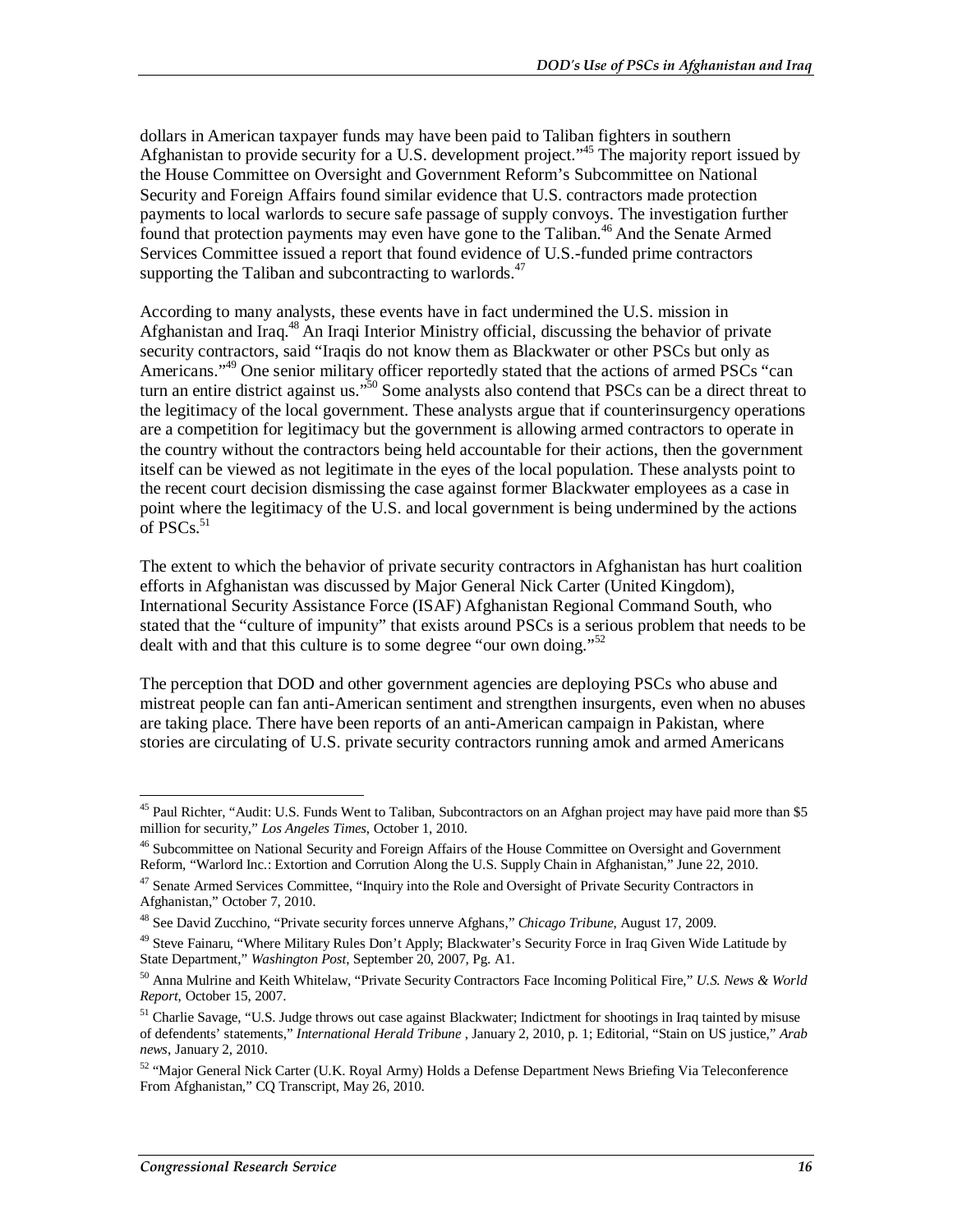harassing and terrifying residents.<sup>53</sup> U.S. efforts can also be undermined when DOD has ties with groups that kill civilians or government officials, even if the perpetrators were not working for DOD when the killings took place. In June 2009, the provincial police chief of Kandahar, Afghanistan, was killed by a group that worked as a private security contractor for DOD.<sup>54</sup>

Pointing to the example of the killing of the police chief in Kandahar, some analysts have also argued that the large-scale use of armed contractors in certain countries can undermine the stability of fragile governments. In a paper for the U.S. Army War College, Colonel Bobby A. Towery wrote

After our departure, the potential exists for us to leave Iraq with paramilitary organizations that are well organized, financed, trained and equipped. These organizations are primarily motivated by profit and only answer to an Iraqi government official with limited to no control over their actions. These factors potentially make private security contractors a destabilizing influence in the future of Iraq.

These and other considerations have led a number of analysts, government officials, and military officers to call for limiting the use of PSCs in combat and stability operations. Some analysts have called for completely barring the use of PSCs during such operations. The executive summary for the U.S. Naval Academy's  $9<sup>th</sup>$  Annual McCain Conference on Ethics and Military Leadership takes this position:

We therefore conclude that contractors should not be deployed as security guards, sentries, or even prison guards within combat areas. PSCs should be restricted to appropriate support functions and those geographic areas where the rule of law prevails. In irregular warfare (IW) environments, where civilian cooperation is crucial, this restriction is both ethically and strategically necessary.<sup>55</sup>

Others have suggested a more targeted approach, such as limiting DOD's use of PSCs to providing only static security in combat areas, leaving all convoy and personal security details to the military. $56$ 

Analysts calling for restrictions on the use of PSCs generally believe that contractors are more likely to commit abuses or other atrocities than military personnel. Some analysts believe that the culture of the military, which is focused on mission success and not on profit or contractual considerations, makes it less likely that uniformed personnel will behave inappropriately. Some analysts and DOD officials believe that lax contractor oversight has significantly contributed to contractor abuses.57 This sentiment was echoed by then Senator Barack Obama, who stated "we

-

<sup>53</sup> Saeed Shah, "Anti-Americanism rises in Pakistan over U.S. motives," *McClatchy Newspapers*, September 7, 2009. See also "Article flays Pakistan for not taking "serious note" of US firm's activities," *The British Broadcasting Corporation*, September 25, 2009, 03:25, BBC Monitoring South Asia.

<sup>54</sup> Noor Khan, "Afghan minister calls for disbanding of private security forces after killing of police chief," *Associated Press*, June 30, 2009, AP Newswire.

<sup>55</sup> Vice Admiral Jeff Fowler, Superintendent, U.S. Naval Academy, Executive Summary for the U.S. Naval Academy's 9<sup>th</sup> Annual McCain Conference on Ethics and Military Leadership, Annapolis, MD, April 23, 2009,

http://www.usna.edu/Ethics/Seminars/mccain.htm Last visited August 21, 2009. See also Colonel Bobby A. Towery, "Phasing Out Private Security Contractors in Iraq", (master's thesis, U.S. Army War College, 2006), p. 12.

<sup>&</sup>lt;sup>56</sup> Col. David A. Wallace, "The Future Use of Corporate Warriors With the U.S. Armed Forces: Legal, Policy, and Practical Considerations and Concerns," *Defense Acquisition Review Journal*, vol. 16, no. 2 (July 2009), p. 136.

 $57$  According to an Army investigative report, a lack of good contractor oversight at Abu Ghraib prison contributed to fostering a permissive environment in which prisoner abuses took place at the hands of contractors. Department of (continued...)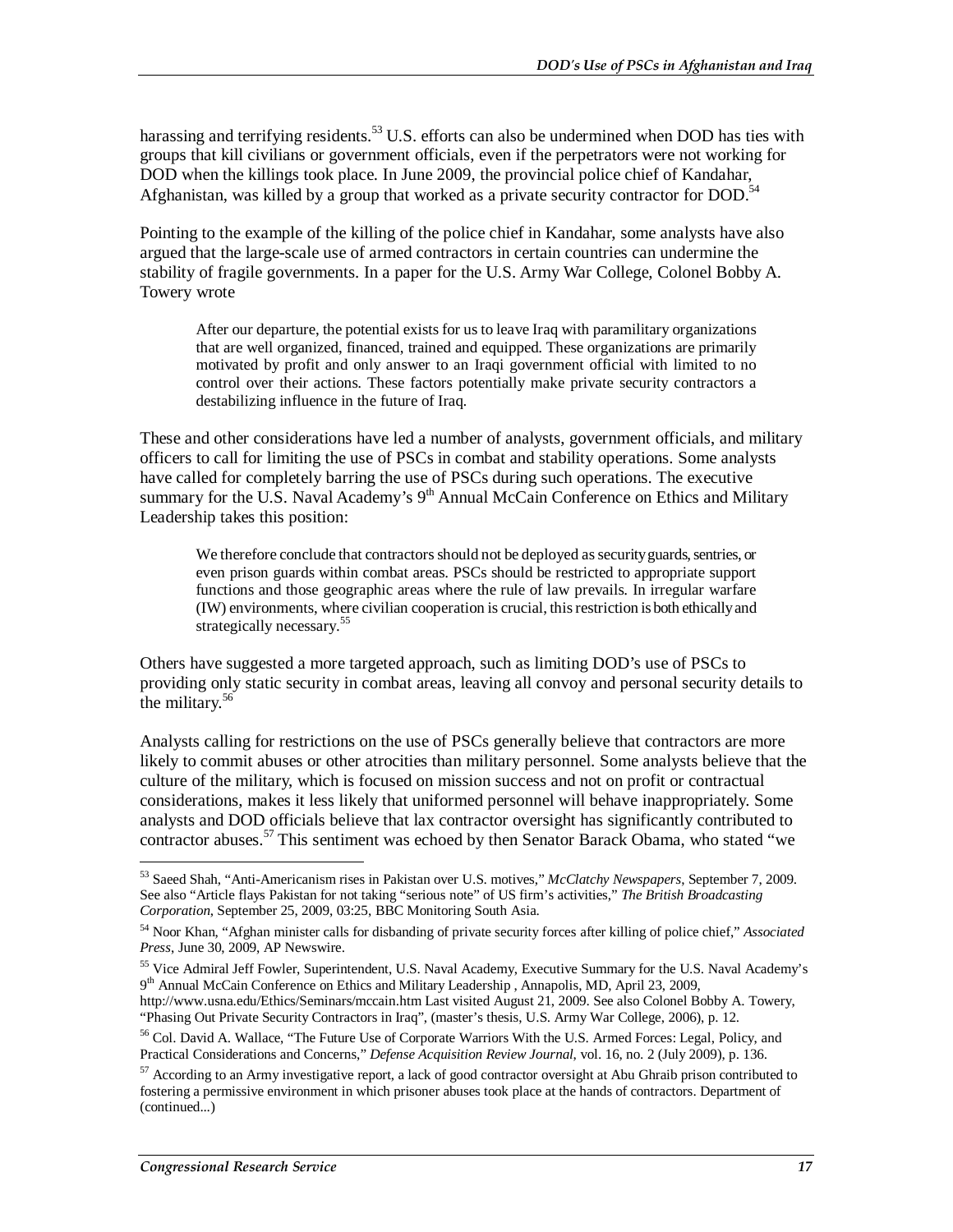cannot win a fight for hearts and minds when we outsource critical missions to unaccountable contractors."<sup>58</sup> According to these analysts, improved oversight and accountability could mitigate the negative effects that the use of PSCs and other contractors has had on U.S. efforts in Afghanistan and Iraq, and could potentially bring the standard of behavior of PSCs on par with that of uniformed personnel.

## **DOD Management and Oversight of PSCs**

DOD officials have stated that the military's experience in Afghanistan and Iraq, coupled with congressional attention and legislation, has focused DOD's attention on the importance of contractors to operational success. DOD has taken steps to improve how it manages and oversees all contractors in Afghanistan and Iraq. These steps include tracking contracting data, implementing contracting training for uniformed personnel, increasing the size of the acquisition workforce to manage contractors in Afghanistan and Iraq, implementing rules and regulations for managing and coordinating PSCs, and updating DOD doctrine as it relates to contractors generally. To the extent that DOD improves the management and oversight of contractors broadly, management and oversight of security contractors should also be improved.

DOD has also taken a number of steps to specifically improve management and oversight of PSCs. In July 2009, DOD issued an Instruction, *Private Security Contractors (PSCs) Operating in Contingency Operations*, establishing policy and procedures for managing private security contractors during contingency operations.<sup>59</sup> DOD also released an interim rule modifying the Code of Federal Regulations that lays out policy regarding the use of private security contractors in war zones. The interim rule includes policies and procedures for selecting, training, equipping, and overseeing private security contractors. DOD established Contractor Operations Cells in Iraq and in Afghanistan to coordinate the movement of  $PSCs$ ,  $60$  and it established the Armed Contractor Oversight Division to receive serious incident reports involving PSCs and to ensure that all of the incidents are reported, tracked, and investigated.<sup>61</sup>

DOD's efforts have improved the management, oversight, and coordination of PSCs in Iraq. These and other improvements have been discussed at length and noted by the Special Inspector General for Iraq Reconstruction, the Government Accountability Office, and the Commission on

1

<sup>(...</sup>continued)

Defense, Investigation of Intelligence Activities at Abu Ghraib, August 23, 2004, p. 52. The report found "Proper oversight did not occur at Abu Ghraib due to a lack of training and inadequate contract management ... [T]his lack of monitoring was a contributing factor to the problems that were experienced with the performance of the contractors at Abu Ghraib." See http://oai.dtic.mil/oai/oai?verb=getRecord&metadataPrefix=html&identifier=ADA429125.

<sup>58</sup> Hauser, C., *New Rules for Contractors are Urged by 2 Democrats*, the New York Times, October 4, 2007.

<sup>59</sup> Ashton Carter, Under Secretary of Defense for Acquisition, Technology, and Logistics, *Private Security Contractors (PSCs) Operating in Contingency Operations*, Department of Defense, DODI 3020.50, July 22, 2009. DODI 3020.50 was concurrently published as an interim final rule in the Federal Register.

<sup>&</sup>lt;sup>60</sup> The Armed Contractor Oversight Division in Iraq was renamed the Armed Contractor Oversight Bureau. For a detailed discussion on DOD efforts to improve the coordination of PSC movements throughout Iraq, see Government Accountability Office, *REBUILDING IRAQ: DOD and State Department Have Improved Oversight and Coordination of Private Security Contractors in Iraq, but Further Actions Are Needed to Sustain Improvements*, GAO-08-966, July 31, 2008; Special Inspector General for Iraq Reconstruction, *Field Commanders See Improvements in Controlling and Coordinating Private Security Contractor Missions in Iraq*, SIGIR 09-022, July 28, 2009.

<sup>61</sup> Special Inspector General for Iraq Reconstruction*, Investigation and Remediation Records Concerning Incidents of Weapons Discharges by Private Security Contractors Can Be Improved*, SIGIR 09-023, July 28, 2009.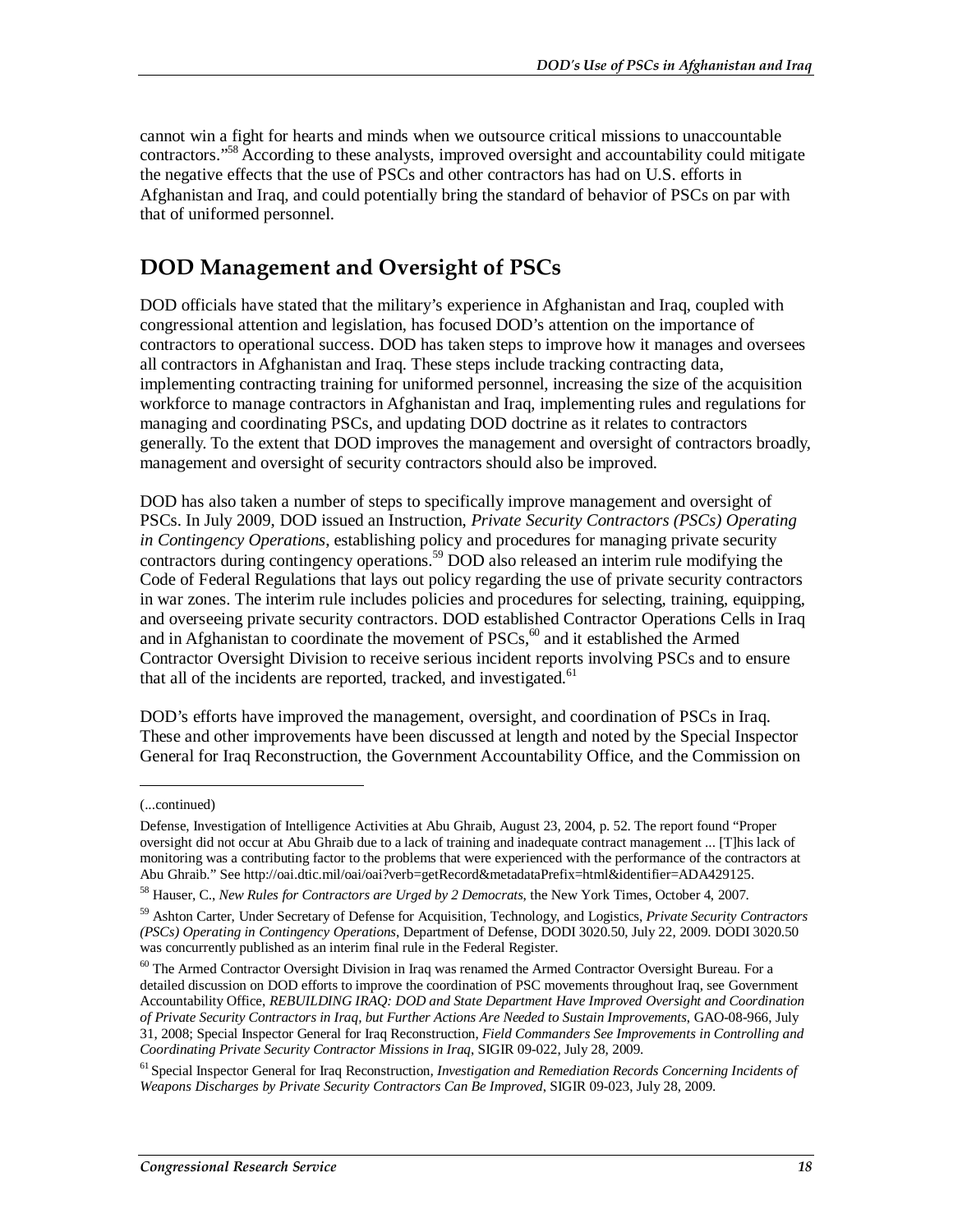Wartime Contracting, which called DOD's improved management of PSCs a success story.<sup>62</sup> Many analysts believe that such improvements can help rein in contractor behavior that undermines U.S. efforts. However, according to a number of analysts, substantial gaps still remain in DOD's management of PSCs, particularly in Afghanistan.<sup>63</sup> DOD officials stated that improving the management of PSCs is a work in progress that could take some time to fully implement.

DOD has actively participated in international efforts to develop a code of conduct for PSCs. On November 9, 2010, 58 companies signed the *International Code of Conduct for Private Security Service Providers* to limit the use of force, respect human rights of local nationals, vet and train personnel, and report any violations.<sup>64</sup> As of April 1, 2011, 94 companies signed the code of conduct. The U.S. government continues to actively participate in developing a governance and oversight mechanism for the code of conduct.

Of the 29 PSCs working for DOD in Iraq and Afghanistan, 19 (66%) had signed on to the international code of conduct.<sup>65</sup> Of the 10 companies that did not sign the code, six were Afghan and one was an Iraqi company.<sup>66</sup>

## **Options for Congress**

In assessing whether legislative action could help minimize the harm that armed private security contractors could have on U.S. efforts in Iraq, Afghanistan, and future operations, Congress may consider the options discussed below.

## **Define the Role that Private Security Contractors Can Play in Support of Military Operations Taking Place in Unsecured Environments**

Many analysts believe that the use of armed private security contractors in combat or stability operations poses significant risks to U.S. government interests, including undermining efforts to win hearts and minds during counterinsurgency and other contingency operations. Defining the role that PSCs can—and should not—play in supporting military operations could help minimize the risk that contractors will be placed in situations where their actions will undermine U.S. efforts. Below are several different options for defining the role of PSCs.

<sup>&</sup>lt;u>.</u> <sup>62</sup> Ibid. See also, U.S. Congress, House Committee on Oversight and Government Reform, Subcommittee on National Security and Foreign Affairs, *Commission on Wartime Contracting: Interim Findings and Path Forward*, 111<sup>th</sup> Cong.,  $1<sup>st</sup>$  sess., June 10, 2009.

<sup>&</sup>lt;sup>63</sup> U.S. Government Accountability Office, Contingency Contract Management: DOD Needs to Develop and Finalize Background and Other Standards for Private Security Contactors, GAO-09-351, July 31, 2009. See also: Commission on Wartime Contracting in Iraq and Afghanistan, Private Security Contractors in Iraq: Where are we going?, June 21, 2010, at http://www.wartimecontracting.gov/index.php/hearings/commission/hearing2010-06-21.

 $64$  Additional companies have subsequently singed the code but the names of the companies have not yet been released.

<sup>&</sup>lt;sup>65</sup> Based on data provided by DOD to CRS on January 14, 2011 and CRS analysis of companies that subsequently signed the code of conduct.

<sup>&</sup>lt;sup>66</sup> Of the three remaining companies that did not sign the code, two are U.S. companies and the nationality of the other company was unknown.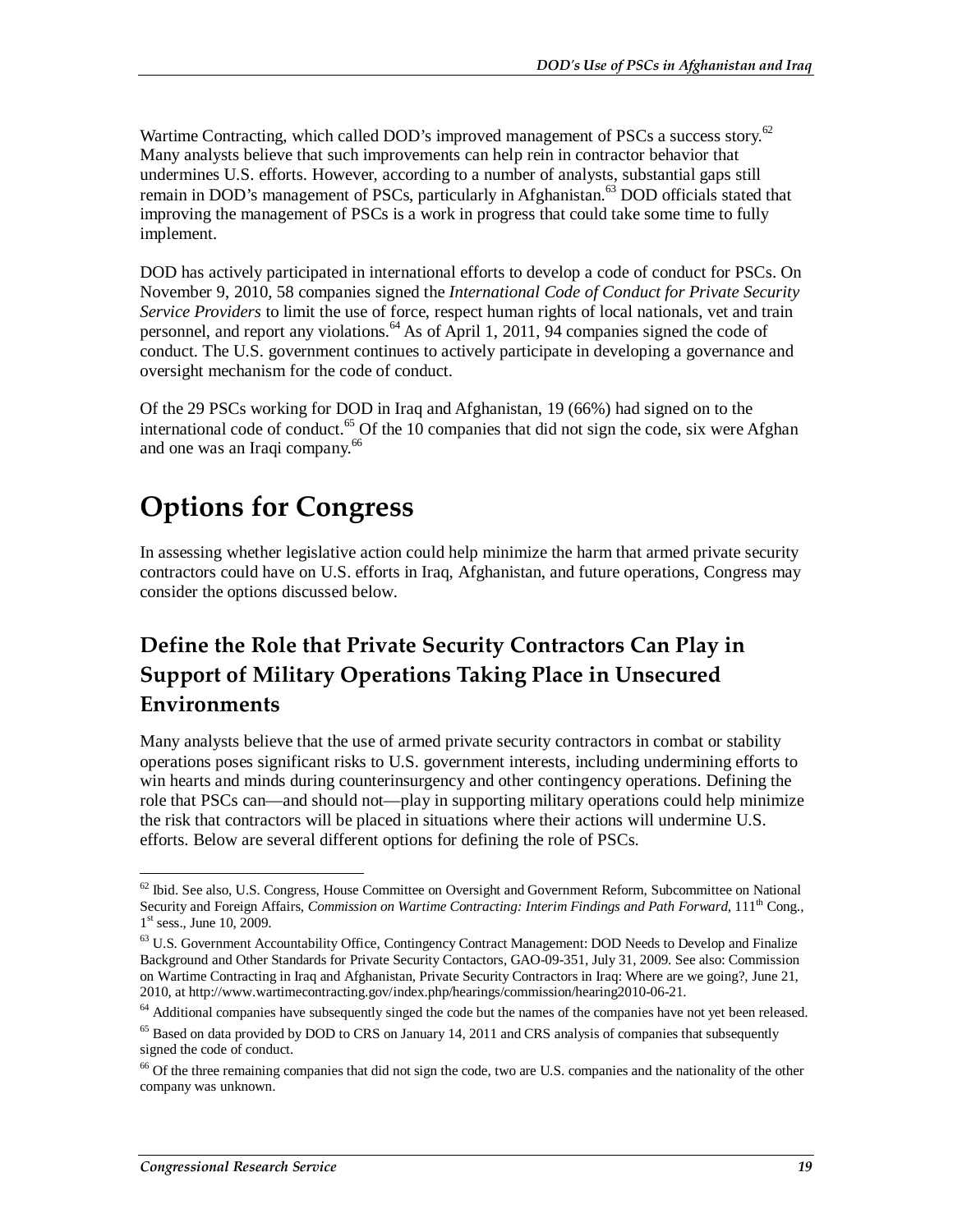#### **Prohibit armed security contractors from being deployed in combat zones**

Proponents of this approach argue that in combat zones, the mechanisms for oversight and accountability of contractors are likely to deteriorate and that, therefore, the use of deadly force should be restricted only to the military. The military possesses a more robust chain of command and is focused on achieving the mission, without consideration for profit motives or contractual requirements. Opponents of this approach argue that DOD simply does not have the forces to accomplish its mission in Afghanistan and Iraq, and that restricting the use of armed security contractors deprives the military of the flexibility to hire and dismiss defensive security contractors that can be tailored for specific situations in a highly fluid environment.

#### **Restrict armed security contractors to performing static security**

Such an approach would permit DOD to use armed security contractors in and around the perimeter of a static location and would bar contractors from performing convoy and some personal security. Contractors would also be barred from serving as quick reaction forces that move to the site of an engagement to extract or protect an individual or convoy. Proponents of this approach argue that most of the high-profile incidents involving armed contractors shooting at local nationals have occurred during convoy or personal security movements outside of the perimeter of a secure location. Accordingly, this approach specifically restricts the use of armed contractors only in those situations where there is likely to be a shooting incident that involves civilians. Opponents of this approach argue that such a restriction leaves DOD with insufficient forces to accomplish its mission in Afghanistan and Iraq. They also argue that this approach limits the flexibility that allows DOD to mobilize and demobilize defensive security forces that can be tailored for specific situations in a highly fluid environment.

#### **Restrict armed security contractors to static security, with an exception for local nationals**

Allowing local national contractors to participate in convoy and personal security would minimize the impact of such a restriction on military forces. Proponents argue that reserving an exception for local nationals gives the military more flexibility in using PSCs without adding significant risk. As discussed above, using local national contractors is an important element in DOD's counterinsurgency strategy. Local nationals understand the language and are subject to local jurisdiction. Few of the high-profile incidents between PSCs and local citizens involved local national security contractors who were working for the U.S. government. Opponents of this approach will still argue that such a restriction leaves DOD with insufficient forces to accomplish its mission in Afghanistan and Iraq, and that it limits the flexibility that allows DOD to mobilize and demobilize defensive security forces that can be tailored for specific situations in a highly fluid environment. Such a restriction could also hamper DOD in future military operations, particularly in the early days of a conflict when events are particularly fluid and the need to rapidly deploy security personnel could be acute. To address this last issue, Congress could empower a Combatant Commander to waive this restriction in initial phases of an operation, for a period not to exceed one year.

#### **Use armed security contractors only in a supporting role for mobile security**

Using primarily uniformed personnel (51% or more of total personnel) on each convoy security movement promotes a workforce mix that could give DOD actual command and control of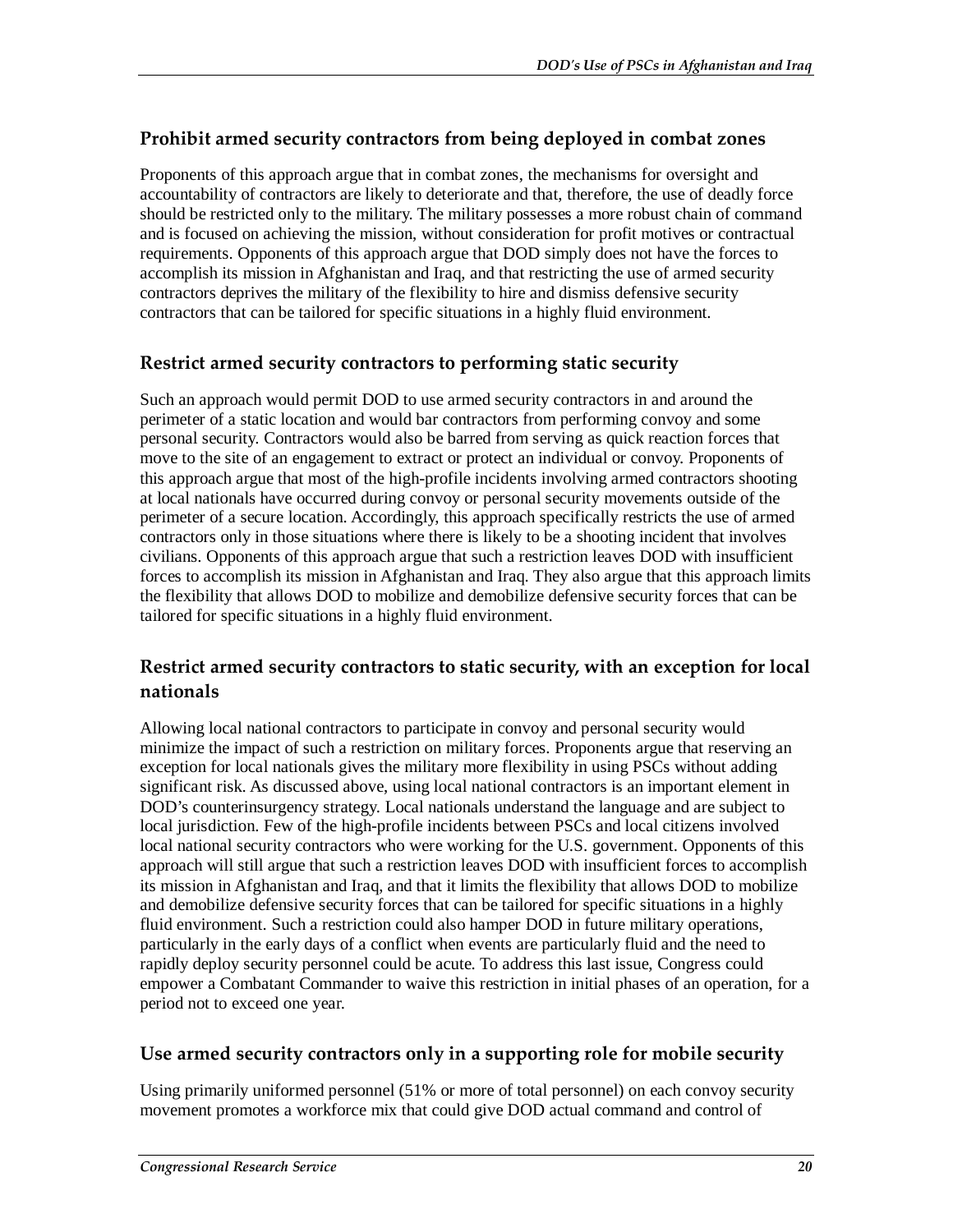security operations and contractor behavior. Alternatively, a minimal troop presence could be required, sufficient to maintain substantial command and control of contractor personnel. Such an approach appears to be in line with the Office of Management and Budget policy letter on inherently governmental which states that agencies should "ensure that federal employees perform critical functions to the extent necessary to operate effectively and maintain control of its mission and operations."<sup>67</sup>

Proponents of this approach maintain that using contractors in this way could still give DOD the benefits of using armed security contractors, including serving as a force multiplier, employing local nationals, and leveraging particular expertise and knowledge of contractors. Opponents of this approach could argue that such a restriction leaves DOD with insufficient forces to accomplish its mission in Afghanistan and Iraq, and that it limits the flexibility of DOD to mobilize and demobilize defensive security forces that can be tailored for specific situations in a highly fluid environment.

<sup>-</sup>67 75 *Federal Register* at 16194.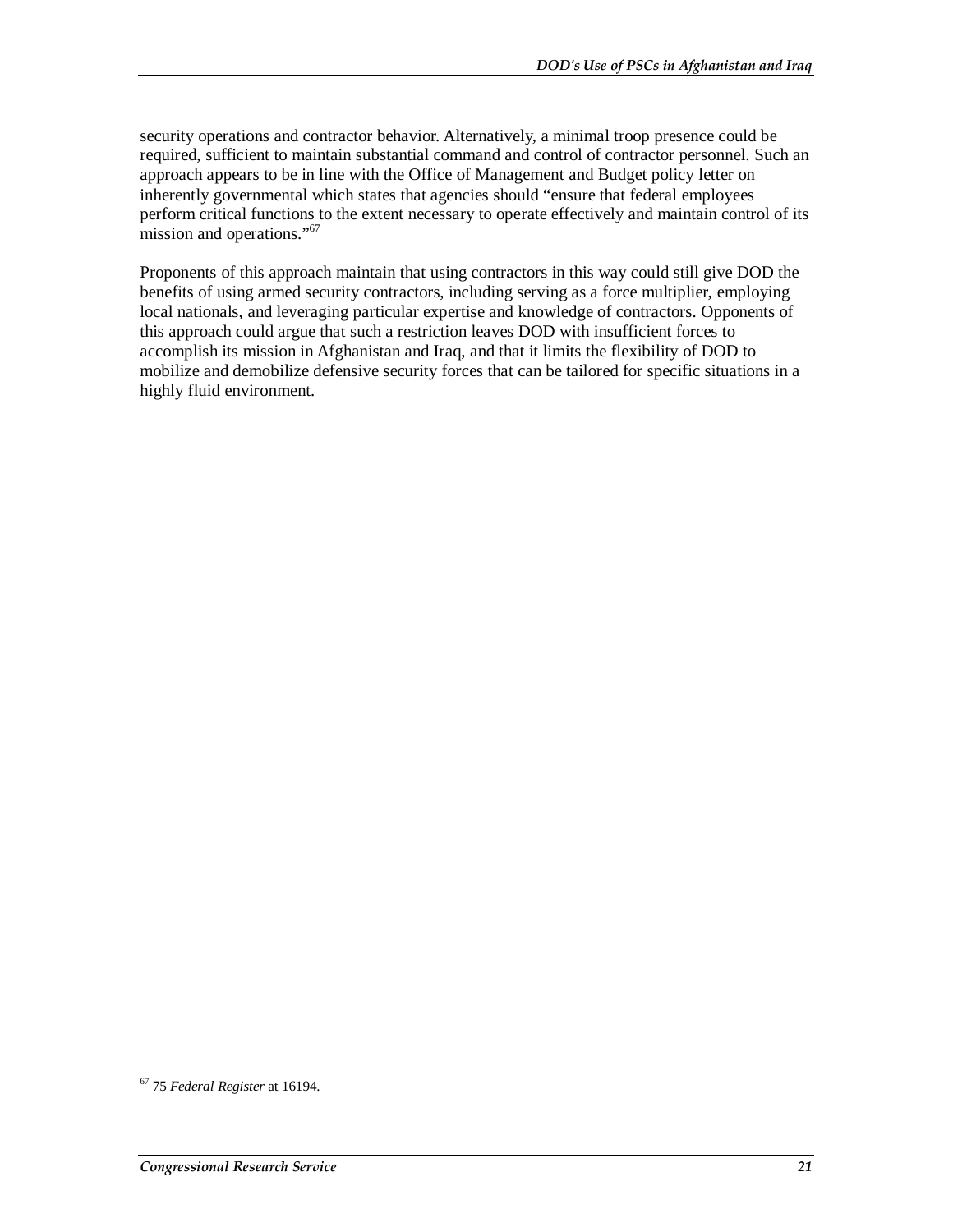| Table A-1. PSC Personnel Data for Afghanistan |                          |                      |                                |                        |
|-----------------------------------------------|--------------------------|----------------------|--------------------------------|------------------------|
| <b>Quarter Ending</b>                         | <b>Total Contractors</b> | <b>U.S. Citizens</b> | <b>Third Country Nationals</b> | <b>Local Nationals</b> |
| Sep. 2007                                     | 3,152                    | 6                    | 4                              | 3,142                  |
| Dec. 2007                                     | 2,998                    | 9                    | 30                             | 2,949                  |
| Mar. 2008                                     | 2,986                    | 32                   | 72                             | 2,882                  |
| June 2008                                     | 3,537                    | 5                    | 15                             | 3,517                  |
| Sep. 2008                                     | 3,847                    | 9                    | 32                             | 3,806                  |
| Dec. 2008                                     | 3,689                    | 15                   | 23                             | 3,651                  |
| Mar. 2009                                     | 4,373                    | 17                   | 29                             | 4,327                  |
| June 2009                                     | 5,198                    | 9                    | 264                            | 4,915                  |
| Sep. 2009                                     | 11,423                   | 76                   | 1,017                          | 10,330                 |
| Dec. 2009                                     | 14,439                   | $ $  4               | 409                            | 13,916                 |
| Mar. 2010                                     | 16,733                   | 140                  | 980                            | 15,613                 |
| June 2010                                     | 17,983                   | 152                  | 4,915                          | 16,687                 |
| Sep. 2010                                     | 18,869                   | 197                  | 858                            | 17,814                 |
| Dec. 2010                                     | 18,919                   | 250                  | 73 I                           | 17,938                 |
| Mar. 2011                                     | 18,971                   | 250                  | 732                            | 17,989                 |

## **Appendix. PSC Personnel Data**

#### **Table A-2. PSC Personnel Data for Iraq**

| <b>Quarter Ending</b> | <b>Total Contractors</b> | <b>U.S. Citizens</b> | Third Country National Local Nationals |       |
|-----------------------|--------------------------|----------------------|----------------------------------------|-------|
| Sep. 2007             | 6,068                    | 456                  | 3,987                                  | 1,625 |
| Dec. 2007             | 9,952                    | 830                  | 7,590                                  | 1,532 |
| Mar. 2008             | 7,259                    | 515                  | 5,061                                  | 1,683 |
| June 2008             | 7,704                    | 1,540                | 4,481                                  | 1,683 |
| Sep. 2008             | 10,446                   | 886                  | 8,188                                  | 1,372 |
| Dec. 2008             | 9,218                    | 782                  | 7,226                                  | 1,210 |
| Mar. 2009             | 12,942                   | 681                  | 10,596                                 | 1,665 |
| June 2009             | 15,279                   | 802                  | 12,735                                 | 1,742 |
| Sep. 2009             | 12,684                   | 670                  | 9,212                                  | 2,802 |
| Dec. 2009             | 11,095                   | 776                  | 9,127                                  | 1,192 |
| Mar. 2010             | 11,610                   | 1,081                | 9,376                                  | 1,153 |
| June 2010             | 11,413                   | 1,030                | 9,699                                  | 684   |
| Sep. 2010             | 11,628                   | 1,017                | 9,713                                  | 898   |
| Dec. 2010             | 8,327                    | 791                  | 7,424                                  | 112   |
| Mar. 2011             | 9,207                    | 917                  | 7,727                                  | 563   |